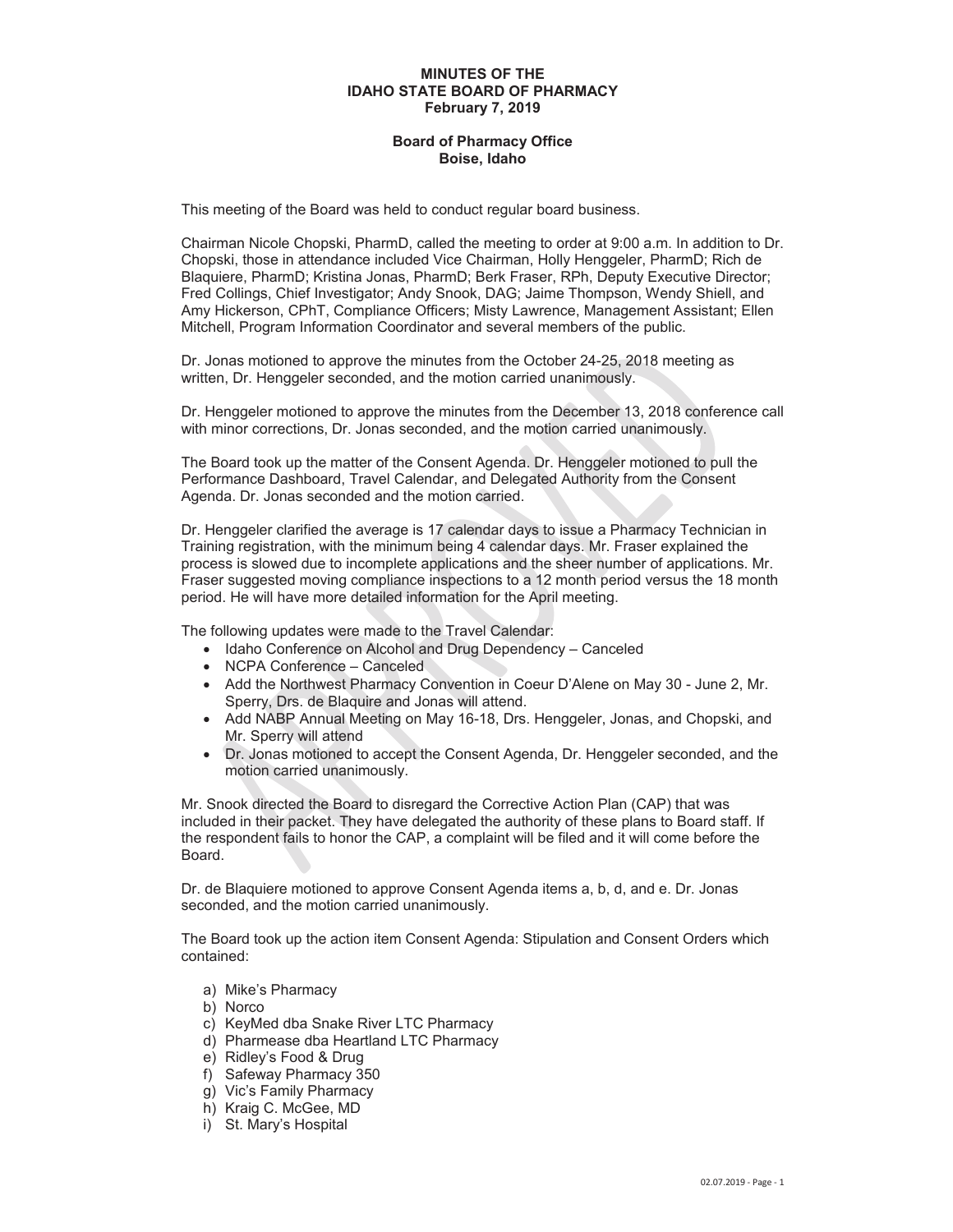Dr. Henggeler requested to remove Mike's Pharmacy, Safeway Pharmacy 350, and Vic's Family Pharmacy from the consent agenda.

Dr. Henggeler motioned to accept as written Norco, KeyMed, Pharmease, Ridley's, Kraig McGee, and St. Mary's Hospital. Dr. de Blaquiere seconded, and the motion carried unanimously.

Following a lengthy discussion with Steve Olsen, DAG regarding Mike's Pharmacy, the Board directed staff to conduct a courtesy call prior to fine due dates. Mr. Fraser expressed his desire to shorten the length of time to pay fines in the future, the Board will consider the request.

Dr. Henggeler motioned to accept the stipulations for Mike's Pharmacy and Vic's Family Pharmacy. Dr. de Blaquiere seconded and the motion carried unanimously.

Dr. Henggeler recused herself from Safeway Pharmacy 350. Dr. Jonas motioned to accept the stipulation as written, Dr. de Blaquiere seconded, and the motion carried.

The Board took up the matter of Bradley Owens, PharmD. Dr. Owens attended the meeting without legal counsel. Dr. Owens is requesting reinstatement of his pharmacist license. Dr. de Blaquiere recused himself from this agenda item. Following discussion Dr. Jonas motioned to reinstate Dr. Owens' license with the restriction that he remain compliant with the five year PRN contract he signed August 9, 2018. Mr. Sperry seconded, and the motion carried with Dr. Henggeler opposed.

Following review, Dr. Henggeler motioned to accept the updated Delegated Authority list. Dr. de Blaquiere seconded, and the motion carried unanimously.

The Board took up the matter of Rhonda McCarley, Pharmacy Technician in Training applicant. Ms. McCarley attended the meeting without legal counsel to request the Board approve her application. Following a brief discussion, Dr. de Blaquiere motioned to approve the application. Mr. Sperry seconded, and the motion carried unanimously.

The Board took up the matter of Cristian Padilla, Certified Pharmacy Technician applicant. Mr. Padilla attended the meeting without legal counsel to request the Board approve his application. Following discussion, Dr. Jonas motioned to approve the application. Mr. Sperry seconded, and the motion carried with Dr. Henggeler opposed.

Misty Lawrence, Management Assistant presented the Board's financial report.

- Fiscal year 2019 budget status with 58% percent of the year elapsed and 49.43% of the budget expended.
	- o Personnel Costs 53.16% expended.
		- With the vacancy in the Customer Service position and assuming a start date of April 1 for a new director, there is an expected \$60,000 in onetime salary savings at the end of the year.
	- o Operating Expenses 32.17% expended.
		- Due to not having to pay for licensing system maintenance.
	- o Operating Expenses for DHW Contract 48.5% expended.
		- 1103 Gateway licenses and 8 NarxCare Licenses have been issued since July 1
		- 103 Gateway and 58 NarxCare implementations are pending.
- x Cash Fund balance as of January 31, 2019 was \$3,032,600. Up \$363,500 from the beginning of the year. Fiscal Year 19 started with a cash balance of \$2,699,070. The increase is partially due to the additional amount collected for the proration and the facility renewal that took place in December. The additional amount will be offset as only ½ the amount we normally collect in the spring will be collected. Facilities renewed in June 2018 at the full rate for 6 months, they renewed again in December 2018 at ½ the cost for a full year. With all the moving parts this year it will be difficult to determine an actual growth trend.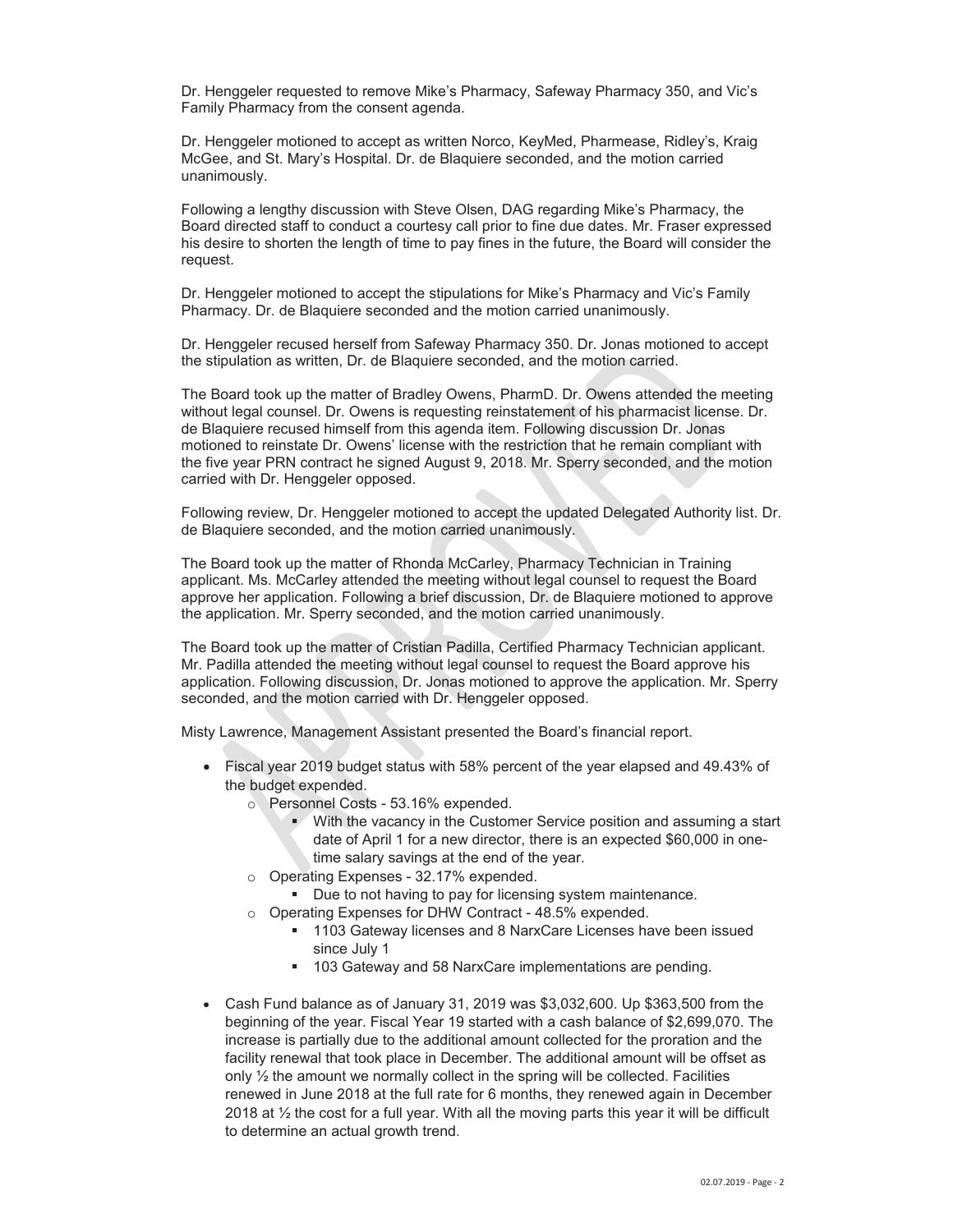- Expenditures are slightly lower than in previous years, this is due to the delay in expenditures for the licensing system.
- Exergines are trending up 45%,  $$393,000$  over this time last year. This is a temporary increase as previously discussed. We will continue to see a onetime increase this year with a decrease in FY20. The trends will level off in FY21 after all renewal transitions have been completed.
- We continue to be in the red for the first quarter, then back in the black during the renewal period. This is a normal trend, we won't start seeing this level out until FY21 when all renewal transitions have been completed. FY20 will still have some fluctuation because  $\frac{1}{2}$  the registrants will not renew in FY20.
- Accumulative Monthly Cash Flow We are in the positive by \$333,600. Last year at the time we were in the red by \$204,600.

Licensing System Contract update: There is a discrepancy on contract dates and when payment should begin. System Automation (SA) and Department of Purchasing (DOP) have been in discussion over the contract dates and when system maintenance payments should begin. SA believes their cost proposal was for year 1 to include the build and that maintenance payments would begin when the system went live.

DOP and BOP understood that the build was a separate cost, year 1 was no charge, and maintenance fees would start in Year 2.

DOP has reviewed the contract language with SA and their legal team as well as with DOP and Andy Snook, DAG. DOP will present a couple of proposals to SA next week.

Dr. de Blaquiere motioned to enter executive session pursuant to Idaho Code Section 74- 206(1)(b) "to consider the evaluation, dismissal or disciplining of, or to hear complaints or charges brought against, a public officer, employee, staff member or individual agent…". Dr. Jonas seconded and the motion carried unanimously by roll call vote. Executive session began at 11:26 a.m. Dr. Jonas motioned to leave executive session, Mr. Sperry seconded, motion carried unanimously by roll call vote. Session ended at 12:18 p.m.

Mr. Sperry was unable to attend the afternoon session.

Alex Adams, PharmD, MPH attended the meeting to address the rules draft he completed before his departure. The Board reviewed the draft of proposed changes to the law book and will look at them more closely before making any decisions.

The multi-state licensure bill has had positive response at the Legislature. The Board will approach NABP about administering the program and contact other states about joining Idaho in the multi-state licensure process.

Dr. Jonas is NABP District 7's chairperson as she took over for Dr. Adams. Planning for the District meeting in October is moving forward. Dr. Chopski indicated the website is now available to be updated.

Dr. Chopski called for public comment. Toni Cantrell, RPh, thanked the Board for their work and the difference they make. Jenn Adams, PharmD, Associate Dean ISU College of Pharmacy offered assistance with the District 7 meeting.

Having no further business Dr. Jonas motioned to adjourn the meeting. Dr. de Blaquiere seconded, and the motion carried. Meeting adjourned at 2:33 p.m.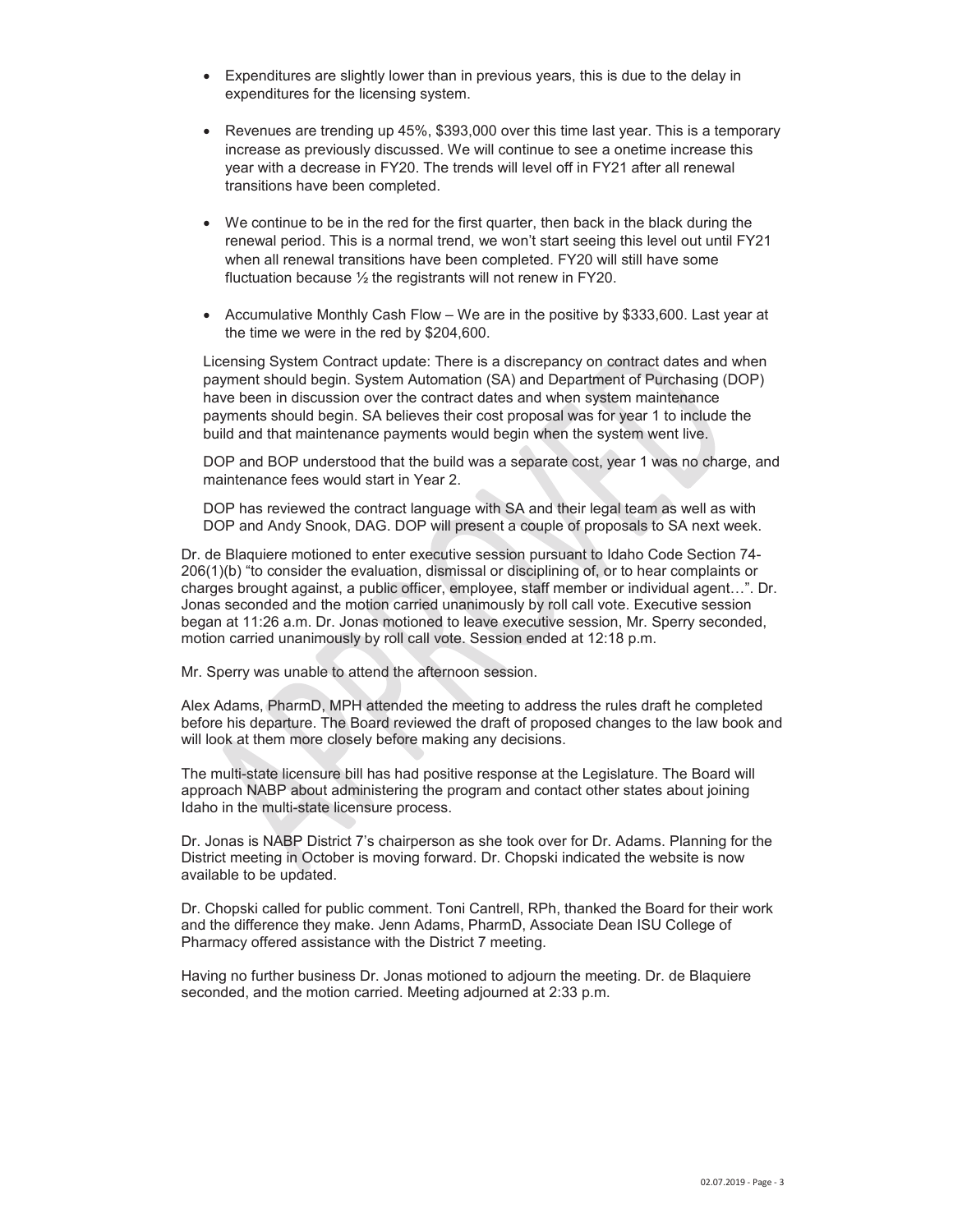### **MINUTES OF THE IDAHO STATE BOARD OF PHARMACY February 28, 2019 Conference Call**

## **Board of Pharmacy Office Boise, Idaho**

This meeting of the Board was held to select interviewees for the position of Executive Director.

Chairman Holly Henggeler, PharmD, called the meeting to order at 4:00 p.m. In addition to Dr. Henggeler, those in attendance included Rich de Blaquiere, PharmD; Kristina Jonas, PharmD; Ed Sperry; Berk Fraser, RPh, Deputy Executive Director; Andy Snook, DAG; and Misty Lawrence, Management Assistant;

Dr. Jonas motioned to approve the minutes from the February 7, 2019 meeting as written, Mr. Sperry seconded, and the motion carried unanimously by rollcall vote.

Dr. Jonas motioned to go into Executive Session pursuant to Idaho Code Section 74- 206(1)(a) "to consider hiring a public officer, employee, staff member or individual agent, wherein the respective qualities of individuals are to be evaluated in order to fill a particular vacancy or need." The motion requested the attendance of Mr. Fraser; Mr. Snook; and Ms. Lawrence. Mr. Sperry seconded, and the motion carried unanimously by rollcall vote.

Executive session began at 4:06 p.m. Dr. Jonas motioned to leave executive session, Mr. Sperry seconded, motion carried unanimously by rollcall vote. Executive session ended at 4:49 p.m.

Dr. Jonas motioned to interview candidates #1, #3, #5 and #6, Mr. Sperry seconded, motion carried unanimously by rollcall vote.

Chairman Henggeler read into the record the names of those to be interviewed. They are Dr. Cody Bright, PharmD, Dr. Nicole Chopski, PharmD, Dr. Matthew Murray, PharmD and Dr. Elizabeth Oler, PharmD.

Board directed staff to determine time and place for interviews.

Having no further business Dr. Jonas motioned to adjourn the meeting. Dr. de Blaquiere seconded, and the motion carried. Meeting adjourned at 4:59 p.m.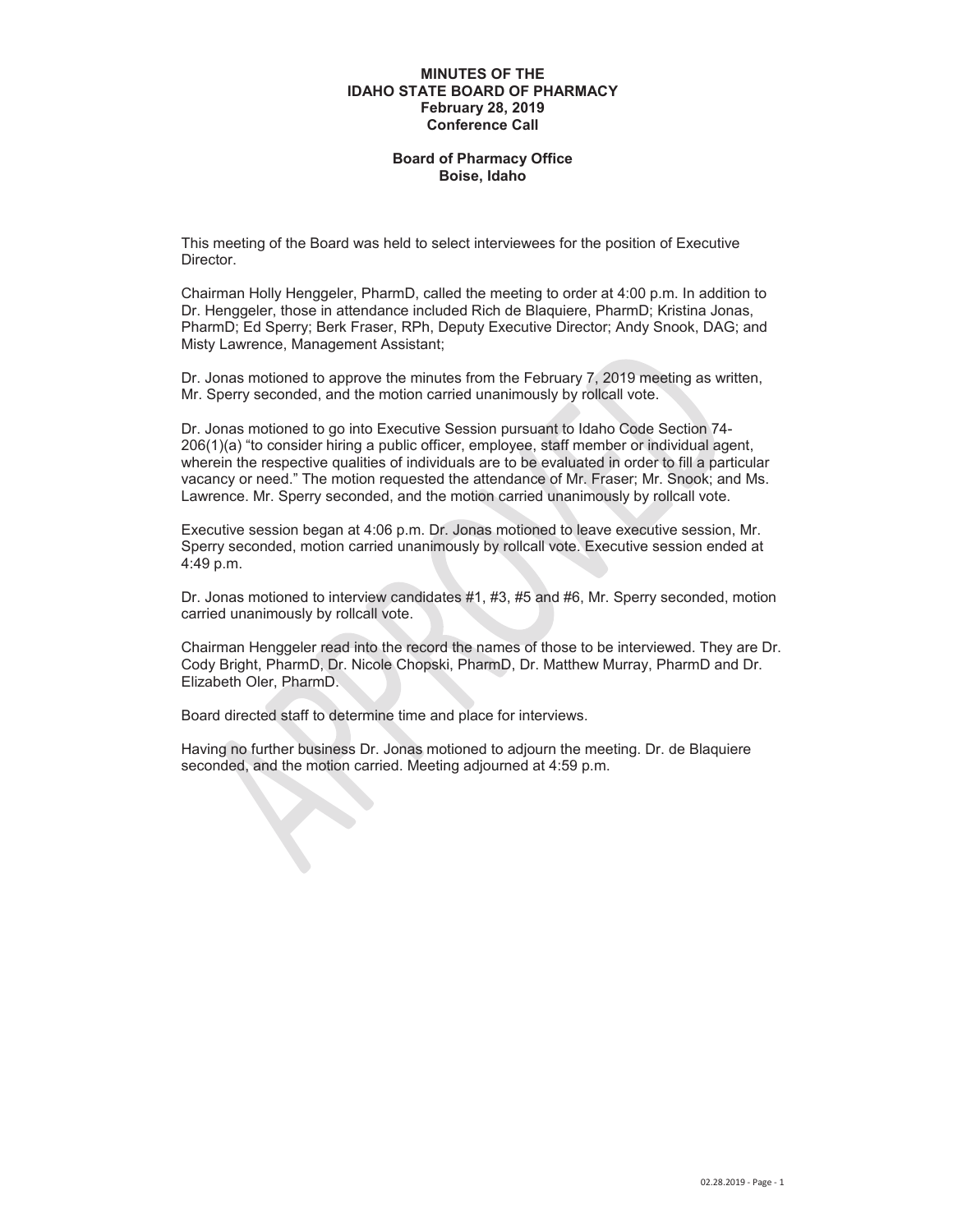### **MINUTES OF THE IDAHO STATE BOARD OF PHARMACY March 12, 2019**

## **Board of Pharmacy Office Boise, Idaho**

This meeting of the Board was held to interview for the position of Executive Director.

Chairman Holly Henggeler, PharmD, called the meeting to order at 3:49 p.m. In addition to Dr. Henggeler, those in attendance included Kristina Jonas, PharmD; Ed Sperry; Rich de Blaquiere, PharmD joined telephonically; Berk Fraser, RPh, Deputy Executive Director; Andy Snook, DAG; Cynthia Yee Wallace, DAG; and Brian Church, DAG,

Chairman Henggeler reordered the approval of minutes to the beginning of the next meeting date, March 13, 2019.

Dr. Jonas motioned to go into Executive Session Pursuant to Idaho Code Section 74- 206(1)(f) "to communicate with legal counsel for the public agency to discuss the legal ramifications of and legal options for pending litigation, or controversies not yet being litigated but imminently likely to be litigated.". In attendance was Mr. Fraser; Mr. Snook; Ms. Yee-Wallace and Mr. Church. Mr. Sperry seconded, and the motion carried unanimously by rollcall vote. Executive session began at 3:51 p.m. Dr. Jonas motioned to leave executive session, Mr. Sperry seconded, motion carried unanimously by rollcall vote. Executive session ended at 4:15 p.m

Dr. Jonas motioned to go into Executive Session pursuant to Idaho Code Section 74- 206(1)(a) "to consider hiring a public officer, employee, staff member or individual agent, wherein the respective qualities of individuals are to be evaluated in order to fill a particular vacancy or need." In attendance was Mr. Snook. Mr. Sperry seconded, and the motion carried unanimously by rollcall vote. Executive session began at 4:16 p.m. Dr. Jonas motioned to leave executive session, Mr. Sperry seconded, motion carried unanimously by rollcall vote. Executive session ended at 5:54 p.m.

Having no further business Mr. Sperry motioned to adjourn the meeting. Dr. Jonas seconded, and the motion carried. Meeting adjourned at 5:55 p.m.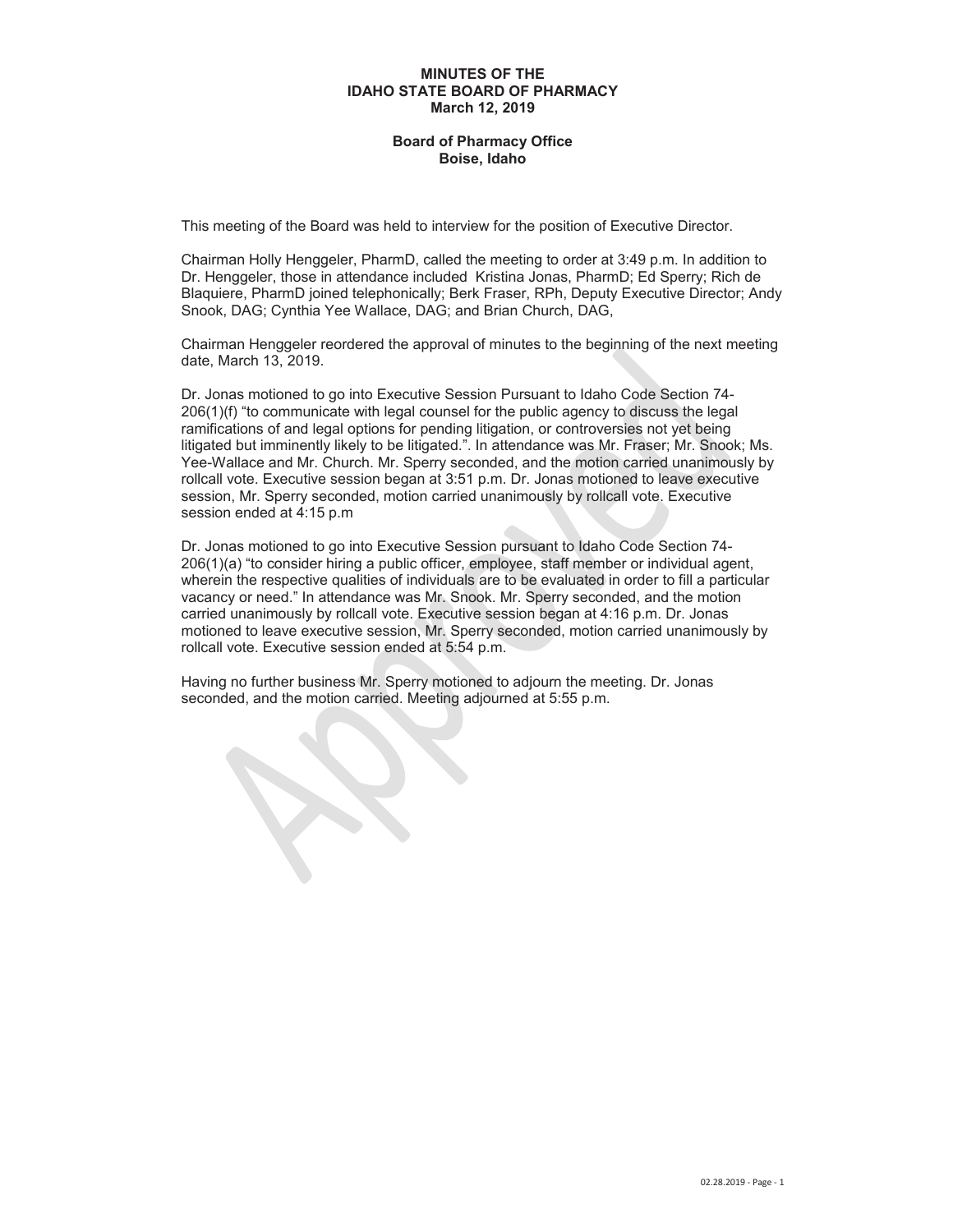### **MINUTES OF THE IDAHO STATE BOARD OF PHARMACY March 13, 2019**

## **Board of Pharmacy Office Boise, Idaho**

This meeting of the Board was held to interview for the position of Executive Director.

Chairman Holly Henggeler, PharmD, called the meeting to order at 9:00 a.m. In addition to Dr. Henggeler, those in attendance included Kristina Jonas, PharmD; Ed Sperry; Rich de Blaquiere, PharmD joined telephonically; Berk Fraser, RPh, Deputy Executive Director; Andy Snook, DAG; Matthew Murray, PharmD.

Dr. Jonas motioned to approve the minutes from the February 28, 2019 meeting as written, Mr. Sperry seconded, and the motion carried unanimously by rollcall vote.

Dr. Jonas motioned to go into Executive Session pursuant to Idaho Code Section 74- 206(1)(a) "to consider hiring a public officer, employee, staff member or individual agent, wherein the respective qualities of individuals are to be evaluated in order to fill a particular vacancy or need." In attendance was Mr. Snook; Mr. Sperry seconded, and the motion carried unanimously by rollcall vote. Executive session began at 9:03 a.m. Dr. Jonas motioned to leave executive session, Mr. Sperry seconded, motion carried unanimously by rollcall vote. Executive session ended at 4:39 p.m.

Chairman Dr. Henggeler called the meeting back to order at 4:40 p.m.

Dr. Jonas motioned to authorize Board Chair to resolve any existing application or conflict of interest issues, and to extend any offers of employment. Board will meet at a later date to approve said offers. Dr. de Blaquiere seconded, and the motion carried.

Having no further business Dr. Jonas motioned to adjourn the meeting. Dr. de Blaquiere seconded, and the motion carried. Meeting adjourned at 4:42 p.m.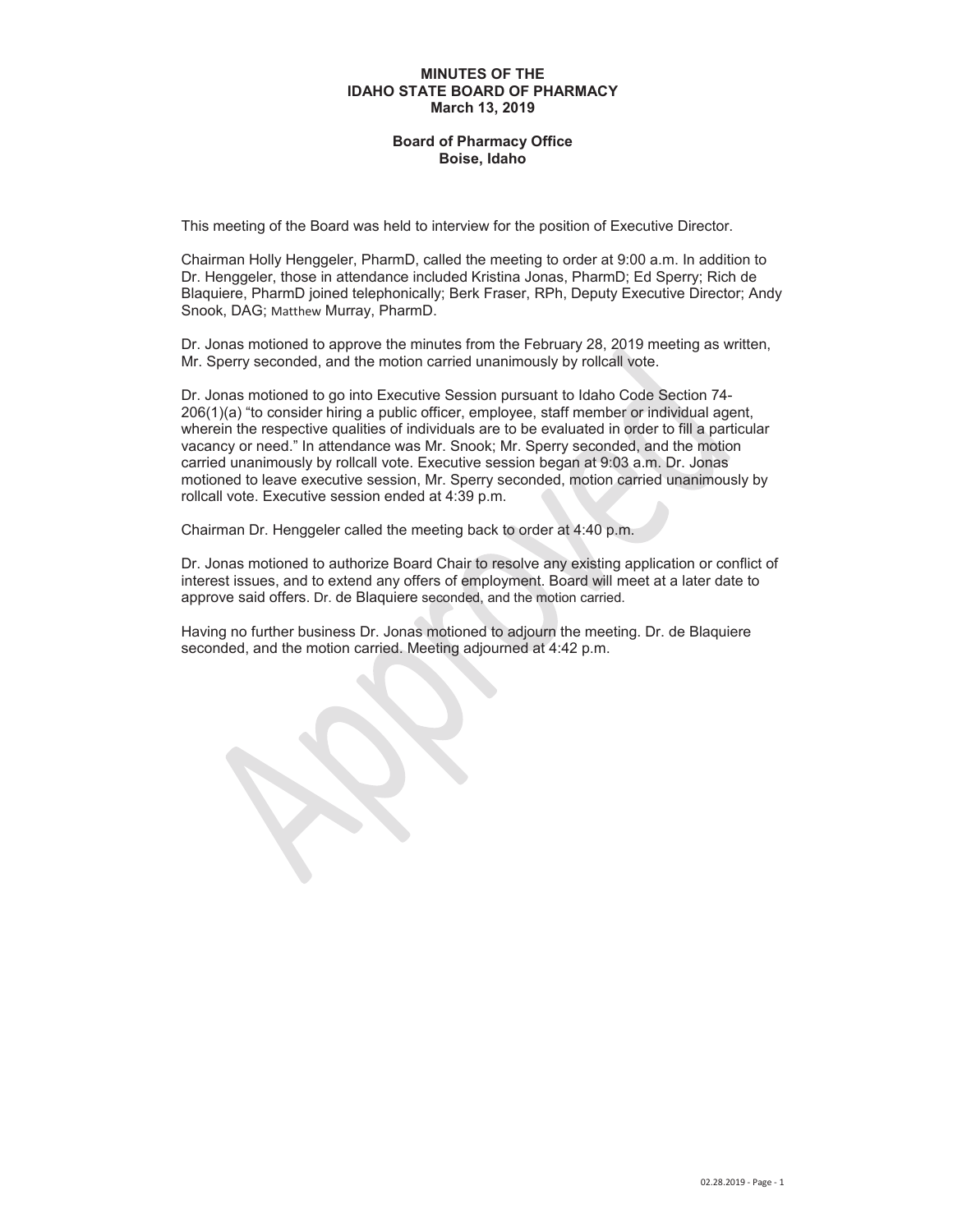### **MINUTES OF THE IDAHO STATE BOARD OF PHARMACY March 18, 2019**

## **Board of Pharmacy Office Boise, Idaho**

This meeting of the Board was held to discuss potential employment offers for the position of Executive Director.

Chairman Holly Henggeler, PharmD, called the meeting to order at 6:34 a.m. In addition to Dr. Henggeler, those in attendance included Ed Sperry; Rich de Blaquiere, PharmD and Kristina Jonas, PharmD joined telephonically; Berk Fraser, RPh, Deputy Executive Director; Andy Snook, DAG; Misty Lawrence, Management

Mr. Sperry motioned to go into Executive Session pursuant to Idaho Code Section 74- 206(1)(a) "to consider hiring a public officer, employee, staff member or individual agent, wherein the respective qualities of individuals are to be evaluated in order to fill a particular vacancy or need." Dr. Jonas seconded, and the motion carried unanimously by rollcall vote. Executive session began at 6:35 a.m. In attendance was Mr. Snook. Mr. Sperry motioned to leave executive session, Dr. Jonas seconded, motion carried unanimously by rollcall vote. Executive session ended at 7:03a.m.

Chairman Holly Henggeler, PharmD, called the meeting back to order at 7:05 a.m.

Mr. Sperry motioned to authorize Board staff to negotiate and finalize an offer to Dr. Nicole Chopski, to be reviewed by Board Chair. Dr. Jonas seconded, and the motion carried with two ayes and one nay. The Board Chair did not vote.

Having no further business Dr. Jonas motioned to adjourn the meeting. Mr. Sperry seconded, and the motion carried. Meeting adjourned at 7:08 a.m.

X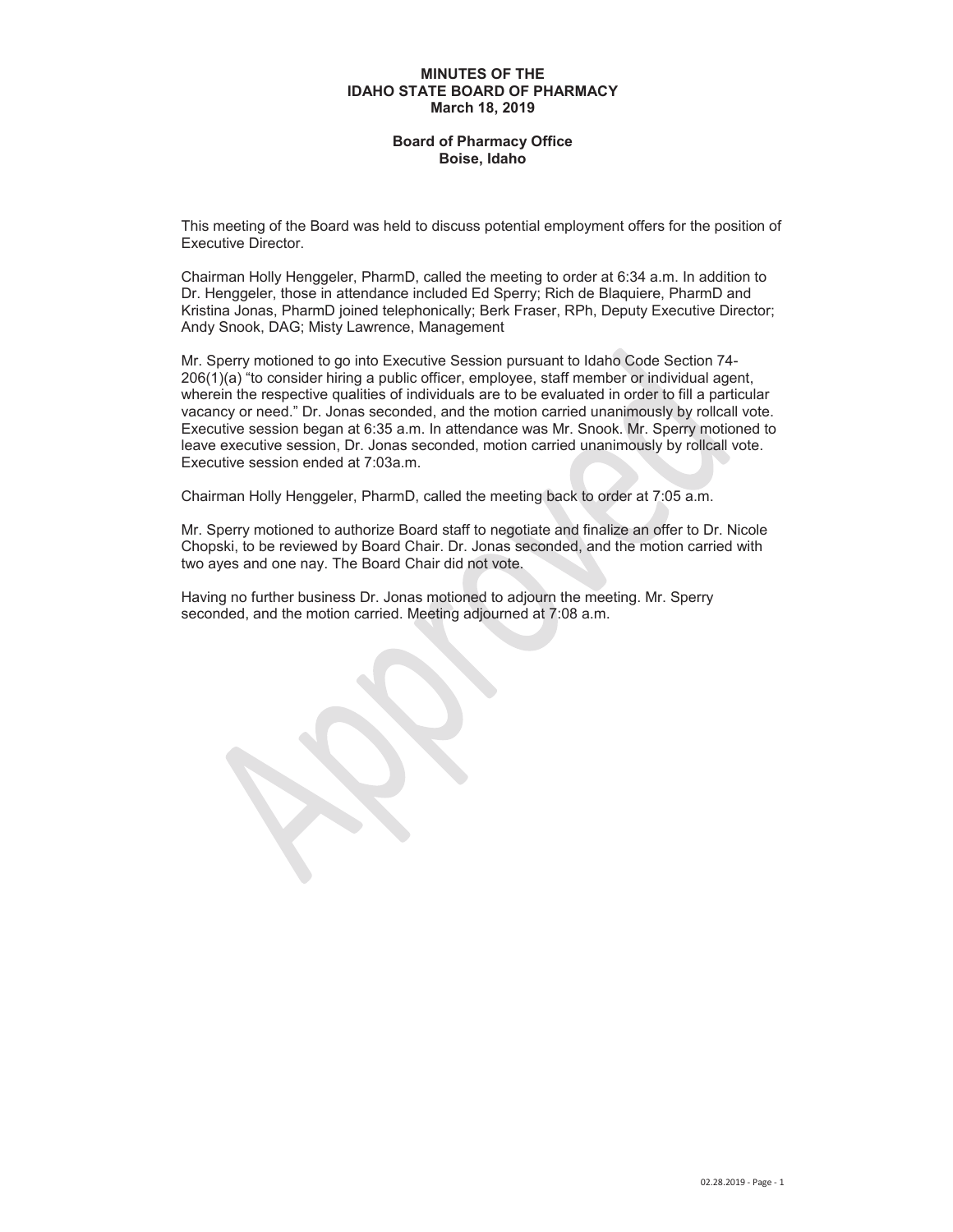## **MINUTES OF THE IDAHO STATE BOARD OF PHARMACY April 11-12, 2019 Day 1 – April 11th**

## **Board of Pharmacy Office Boise, Idaho**

This meeting of the Board was held to conduct regular board business.

Chairman Holly Henggeler, PharmD, called the meeting to order at 9:00 a.m. In addition to Dr. Henggeler, those in attendance included Nicole Chopski, Executive Director; Rich de Blaquiere, PharmD; Kristina Jonas, PharmD; Scott Killian, PharmD; Ed Sperry; Berk Fraser, RPh, Deputy Executive Director; Fred Collings, Chief Investigator; Andy Snook, DAG; Jaime Thompson, Wendy Shiell, and Amy Hickerson, CPhT, Compliance Officers; Misty Lawrence, Management Assistant; Ellen Mitchell, Program Information Coordinator and several members of the public.

Chairman Henggeler welcomed Nicki Chopski, PharmD to her new position as the Board's new Executive Director and introduced Scott Killian, PharmD as the Board's newest member. Dr. Killian is from Pocatello and works at Portneuf Medical Center. He brings a hospital perspective to the Board.

Dr. Jonas motioned to add Interlake Pharmacy and Safeway Pharmacy #350 to the Consent Agenda: Stipulation and Consent Order item. Mr. Sperry seconded, and the motion carried unanimously.

Dr. de Blaquiere motioned to approve the minutes from the March 12, March 13, and March 18, 2019 conference calls. Dr. Jonas seconded, and the motion carried unanimously.

Dr. Jonas motioned to remove the Travel Calendar and Delegated Authority from the Consent Agenda for discussion. Dr. de Blaquiere seconded, and the motion carried unanimously.

Dr. Jonas motioned to approve the Performance Dashboard and Director Expenses from the Consent Agenda. Dr. de Blaquiere seconded, and the motion carried unanimously.

Dr. de Blaquiere motioned to name Dr. Henggeler as Idaho's delegate at the NABP Annual meeting in Minneapolis May 14-19, 2019, with Dr. Jonas as the alternate. Mr. Sperry seconded, and the motion carried unanimously.

Dr. Jonas will be presenting at the Northwest Convention due to conflicts in Dr. Chopski's schedule.

Dr. Henggeler asked for clarification on the completion of inspections. Mr. Fraser indicated inspections remain on an 18-month cycle and the inspectors are ahead of schedule. Dr. Henggeler commended the inspectors for their hard work and expressed appreciation for the job they do.

Dr. Jonas motioned to approve the Travel Calendar and Delegated Authority. Dr. de Blaquiere seconded, and the motion carried unanimously.

The Board took up the Stipulation and Consent Agenda: Stipulation and Consent Orders. Dr. Jonas motioned to take each of the stipulations individually. Dr. de Blaquiere seconded, and the motion carried unanimously. Steve Olsen, DAG was in attendance to answer questions from the Board. Included in the agenda item were:

a. Ladd's Family Pharmacy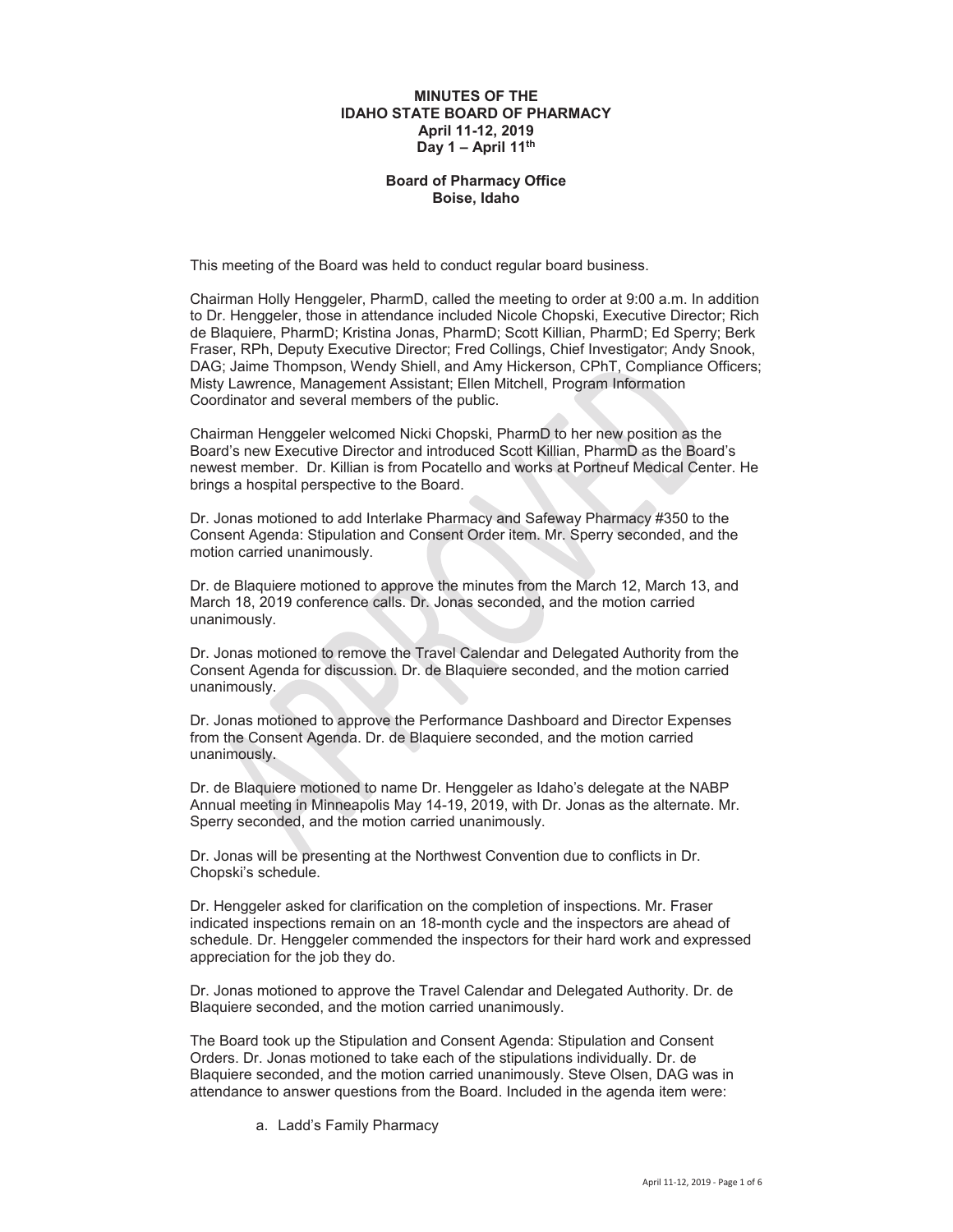- b. Timothy R Eaton, PharmD
- c. Scott Coleman, PA
- d. Burley Family Pharmacy
- e. Rachel Peay, NP
- f. Appleton Clinic

During extended discussion regarding Ladd's Family Pharmacy and their remote dispensing site in Mountain Home, Dr. de Blaquiere and Dr. Jonas expressed significant concern regarding Ladd's lack of oversight of the remote dispensing site. Dr. Jonas motioned to reject the stipulation and send the case to a hearing officer. Mr. Sperry seconded. Following additional discussion, Dr. Jonas withdrew her motion. Dr. Jonas motioned to reject the stipulation and add a requirement for unannounced quarterly inspections of both sites for one-year. Mr. Sperry seconded, and the motion carried unanimously.

The Board took up the matter of Timothy Eaton. Following discussion Dr. de Blaquiere motioned to accept the stipulation as written. Dr. Jonas seconded, and the motion carried unanimously.

The Board took up the matter of Scott Coleman. Following discussion Dr. de Blaquiere motioned to accept the stipulation as written. Dr. Jonas seconded, and the motion carried unanimously.

The Board took up the matter of Burley Family Pharmacy. Following discussion Dr. Jonas motioned to accept the stipulation as written. Dr. de Blaquiere seconded, and the motion carried unanimously.

The Board took up the matter of Rachel Peay, NP. Following discussion Dr. Jonas motioned to accept the stipulation as written. Dr. de Blaquiere seconded, and the motion carried unanimously.

Dr. Chopski introduced the presentation from CVS regarding Patient Safety Organizations. Mark Johnston, CVS Senior Director of Regulatory Compliance introduced Susan Cornacchio, JD, RN, Senior Director, Enterprise Patient Safety and Sarah Marchand, PharmD, Director, Enterprise Patient Safety who attended the meeting telephonically. Their goal was to share the value, principles, and history of PSOs. During their presentation they indicated there are a multitude of PSOs and training conferences available. The Board will discuss PSOs more in depth tomorrow.

The Board took up the proposed Default Order regarding Caleb Senecker, Pharmacy Technician in Training. Dr. Jonas motioned to find Mr. Senecker in default. Mr. Sperry seconded, and the motion carried unanimously.

The Board took up the matter of Appleton Clinic. Mr. Fraser shared with the Board that the principals of Appleton Clinic took this matter very seriously and have addressed the issues at hand. Following a brief discussion, Dr. Jonas motioned to accept the stipulation as written. Mr. Sperry seconded, and the motion carried unanimously.

The Board took up the Administrative Hearing regarding Cindy Chambers, PharmD. Chairman Henggeler recused herself due to a potential professional conflict of interest. The hearing was chaired by Board Member Kristina Jonas, PharmD. Steven Olsen, DAG, represented the Board. Dr. Chambers participated in the hearing in person and was represented by attorney Bernadette Buentgen. After careful review of the testimony, exhibits and arguments presented, Dr. de Blaquiere motioned to dismiss the case. Mr. Sperry seconded. Following a brief discussion, the motion carried.

The Board took up the Administrative Hearing regarding Star Pharmacy. Todd Wise, Pharmacy Coordinator for Ridley's Family Markets, owner of Star Pharmacy participated in the hearing in person without legal counsel. Steven Olsen, DAG, represented the Board. After careful review of the testimony, exhibits and arguments presented, Mr. Sperry motioned to maintain the \$2,000 fine proposed in the Stipulation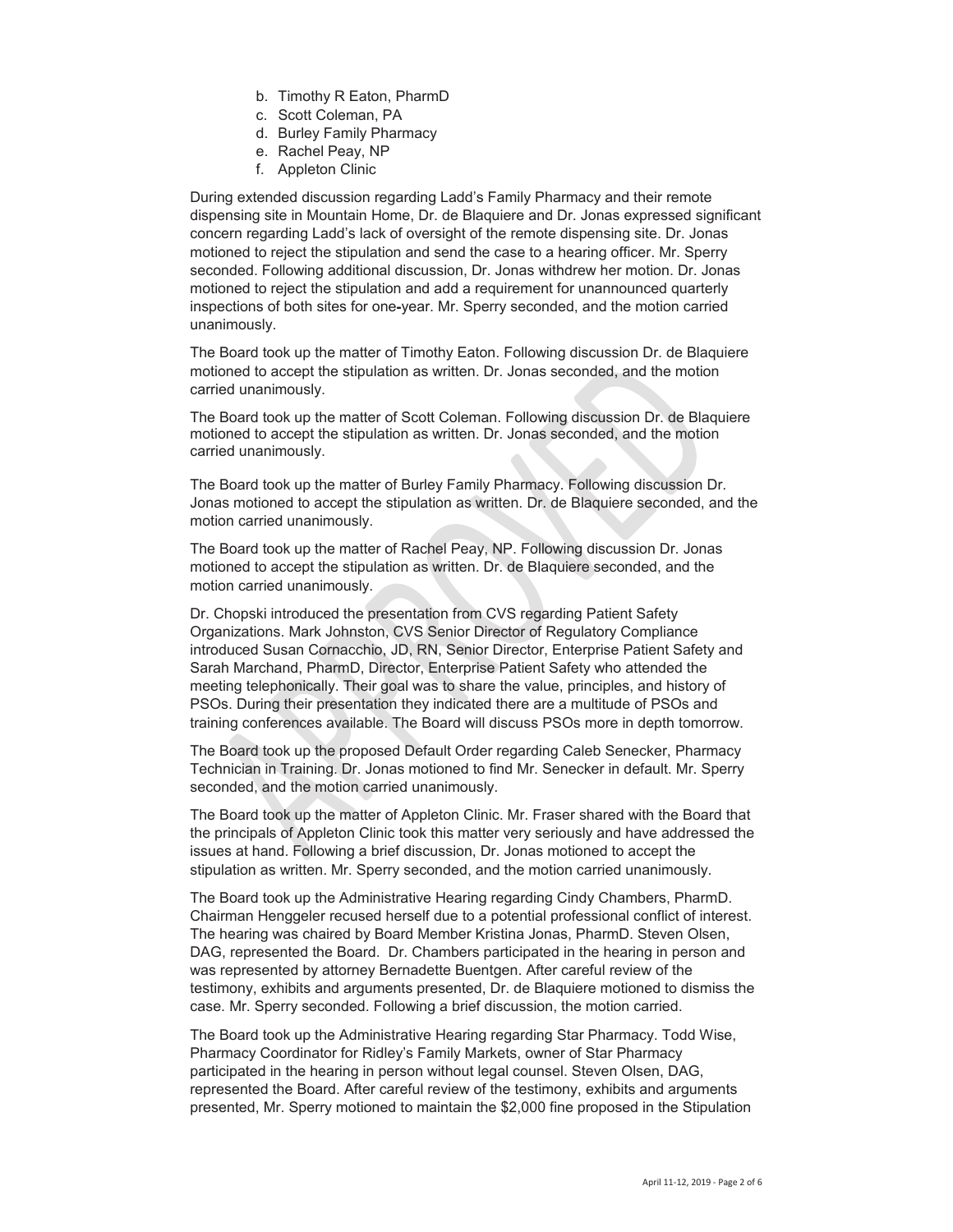and waive the attorney fees, Dr. Jonas seconded. The motion carried with Drs. de Blaquiere and Killian opposed.

The Board took up the Administrative Hearing regarding Allen Drug. Richard and Diane Allen, owners of Allen Drug participated in the hearing in person and was represented by attorney Laura Perkovic who attended the hearing telephonically. Steven Olsen, DAG, represented the Board. After careful review of the testimony, exhibits and arguments presented, Dr. Jonas motioned to maintain the \$2,000 fine proposed in the Stipulation and waive the attorney fees, Mr. Sperry seconded. The motion carried with Dr. Killian opposed, and Dr. de Blaquiere abstaining.

The Board took up the Administrative Hearing regarding Steve Wilstead, CRNA. Mr. Wilstead and his wife, Denean Wilstead, participated in the hearing in person without legal counsel. Steven Olsen, DAG, represented the Board. After careful review of the testimony, exhibits and arguments presented, Dr. Killian motioned to fine Mr. Wilstead \$250 for falsifying his application for a Controlled Substance Registration. Dr. de Blaquiere seconded. The motion carried unanimously.

The Board took up the matter of Scott Portman, RPh. Mr. Portman attended the meeting telephonically, without legal counsel, to request the Board grant his Idaho Pharmacist License. Following a brief discussion, Mr. Sperry motioned to approve Mr. Portman's application with the condition that he continue in the Florida PRN until the current contract expires and he will notify the Board if he exits the Florida PRN program prior to the contract expiration. Dr. Jonas seconded, and the motion carried unanimously.

Dr. Jonas motioned to table Carmen Catizone's presentation until tomorrow morning. Mr. Sperry seconded, and the motion carried unanimously.

Dr. Jonas motioned to table the proposed stipulations regarding Interlake and Safeway Pharmacies until tomorrow morning. Dr. Killian seconded, and the motion carried unanimously.

Dr. Jonas motioned to adjourn the meeting. Dr. de Blaquiere seconded, and the motion carried unanimously. Meeting adjourned at 5:55 p.m.

## **Day 2 – April 12th**

This meeting of the Board was held to conduct regular board business.

Chairman Holly Henggeler, PharmD, called the meeting to order at 8:00 a.m. In addition to Dr. Henggeler, those in attendance included Nicki Chopski, Executive Director; Rich de Blaquiere, PharmD; Kristina Jonas, PharmD; Scott Killian, PharmD; Berk Fraser, RPh, Deputy Executive Director; Fred Collings, Chief Investigator; Andy Snook, DAG; Jaime Thompson, Wendy Shiell, and Amy Hickerson, CPhT, Compliance Officers; Misty Lawrence, Management Assistant; Ellen Mitchell, Program Information Coordinator and several members of the public. Mr. Sperry arrived at 8:30 a.m.

Josh Bolin, Membership Relations and Government Affairs Director for the National Association of Boards of Pharmacy (NABP) attended the meeting telephonically on behalf of Carmen Catizone, Executive Director of NABP. Mr. Bolin spoke to the concept paper created by NABP to assist in outlining their concepts on expanding their e-Profile and e-LTP program to assist states in implementing participation in Mutual Recognition of Licensure. Idaho recently passed legislation to allow for such mutual recognition.

NABP proposes establishing an Interstate Practice Registry within the NABP e-Profile and CPE Monitor Plus systems to allow for registration of pharmacists in states that have executed an agreement with another state. Fees for use of the system will be set by the Executive Committee with input from member boards and will cover administrative costs and ongoing development of online and mobile application tools.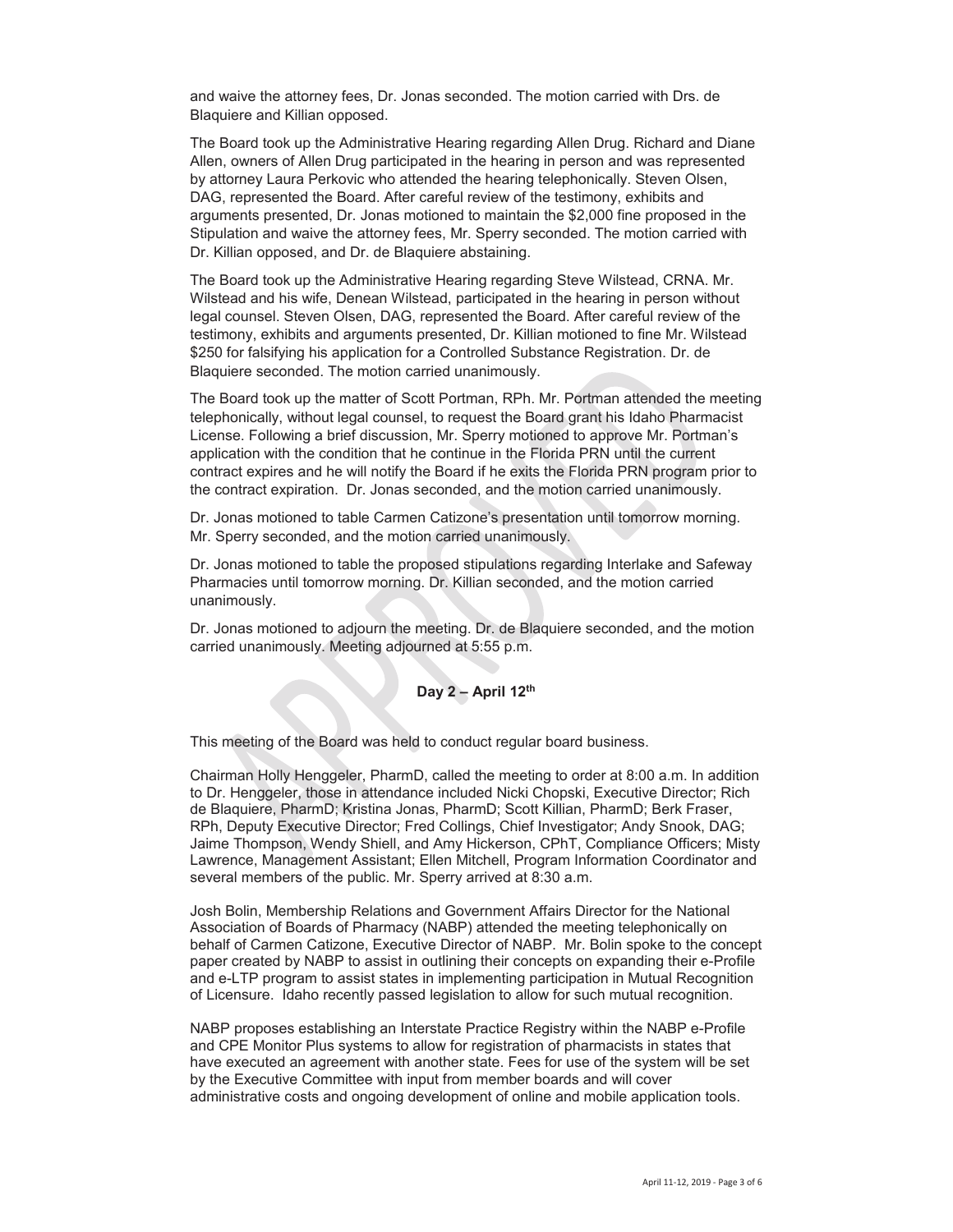The Board took up the matter of Interlake Pharmacy's proposed Stipulation and Order. Interlake Pharmacy was not in attendance at the meeting and was not represented by counsel. Following an extensive discussion regarding root cause, patient safety, and penalties that increase patient safety, Dr. Jonas motioned to assess a fine of \$2,000. Mr. Sperry seconded. Following additional discussion, the motion carried with Mr. Sperry opposed.

The Board took up the matter of Safeway Pharmacy #350's proposed Stipulation and Order. Safeway Pharmacy #350 was not in attendance at the meeting and was not represented by counsel. Chairman Henggeler recused herself due to a potential professional conflict of interest. Following a brief discussion Dr. de Blaquiere motioned to approve the Stipulation as written. Dr. Killian seconded, and the motion carried.

The Board took up the agenda item Strategic Planning. Dr. Chopski asked the Board for direction regarding expungement of prior disciplinary action. The discussion began in September 2018 with a memo presented by then Executive Director, Alex Adams. The Board reviewed the memo again and granted unanimous consent to move forward.

The Board's Administrative Rules were not approved by the Legislature during the 2019 session as required. Following discussion Dr. Jonas motioned to grant delegated authority to Dr. Chopski to work with the Division of Financial Management to move forward with establishing temporary rules as per established protocols. Dr. de Blaquiere seconded, and the motion carried unanimously.

Dr. Chopski introduced Governor Little's Executive Order 2019-02, Red Tape Reduction Act. Governor Little's goal is to reduce regulation in Idaho by mandating agencies provide DFM with a) a business/competitiveness impact statement that identifies the impact the proposed rule will have on individuals and small business; and b) at least two existing rules must be repealed or significantly simplified, or a statement indicating why the existing rules can't be simplified or eliminated. The Board has been tasked with reducing the current Administrative Rules for Pharmacy by 10-12 pages.

Dr. Chopski introduced the Rules Concepts document. Following discussion of the concepts presented Dr. de Blaquiere motioned to approve the AARF removing IDAPA 27.01.04.21-28 to synchronize the rules with Idaho Code changes that take effect July 1, 2019. Dr. Henggeler requested a crosswalk document be created.

Following discussion of the Strategic Planning concepts the Board prioritized the focus for staff:

- 1. Rule Concepts
- 2. Mutual License Recognition to include NABP's Interstate Practice Registry
- 3. Patient Safety Organizations
- 4. Expungement

The Board discussed patient safety organizations and their use and function across various settings of practice. The Board clarified they were interested in assessing the use of PSOs across the profession. In addition, the Board directed staff to use the concept of Just Culture in its approach to future disciplinary actions.

Dr. de Blaquiere requested staff conduct a survey of pharmacists to determine the extent that PSOs are used throughout the profession and report if the error rates are lower for those that do report to a PSO. Dr. Killian is interested in root cause analysis.

Mr. Sperry left the meeting at 2:30 p.m.

Mr. Fraser presented his request regarding grandfathered technicians and the requirement for proof of a High School Diploma. These technicians have been in the pharmacy profession for many years and are displaced by store closures. Dr. Jonas motioned to grant delegated authority to Board staff to approve Pharmacy Technician in Training applications from Grandfathered Pharmacy Technicians in the last six months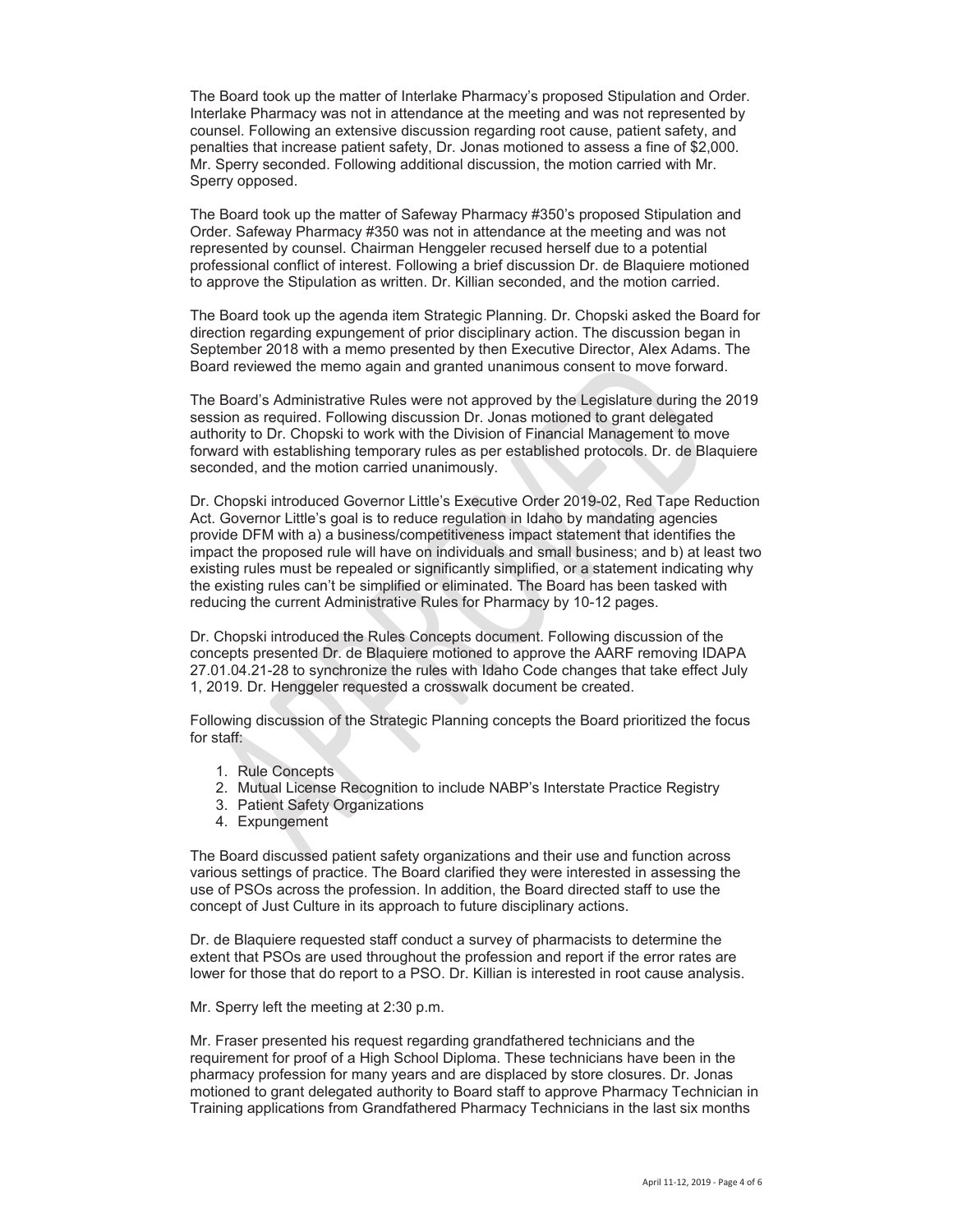that are unable to provide documentation a GED or High School Diploma. Dr. de Blaquiere seconded, and the motion carried unanimously.

Implementation of rules approved during the 2019 Legislature is in process. The Board would like to review the updated forms at the June meeting.

Dr. Chopski updated the Board on the planning of the District meeting.

Misty Lawrence, Management Assistant presented a budget update to the Board.

Fiscal Year Budget

- Fiscal year 2019 budget status with 78% percent of the year elapsed and 64% of the budget expended.
	- o Personnel Cost are 70% expended.
		- There is \$343,900 remaining in the personnel budget, the projected cost for the remaining fiscal year is \$269,900.
		- **There is approximately \$74,000 in one-time salary savings.**
		- Early implementation of CEC will use a portion of this amount, with the remainder being reverted.
	- o Operating Expenditures are 46% expended.
		- There is \$406,200 remaining in the operating budget.
		- **There are a few large expenses coming in the next couple of** months including the maintenance contract for the PMP at \$88,776, the building lease payment of \$100,273.58, and the maintenance contract for the licensing system for FY19 of \$68,984.
		- These annual costs along with the monthly operating expenses will bring the budget close to the full operating appropriation.
	- o Operating Expenditures for DHW Contract is 54% expended.
		- There is \$54,400 remaining, \$44,400 for Gateway/Narxcare Licenses and \$10,000 for reports.
		- Staff is working with Appriss to get the remaining invoices for the Gateway & Narxcare licenses that have been implemented, invoices total approximately \$36,500. A portion of these funds may be reverted due to DHW not requesting anticipated reports and may not do so this fiscal year.
		- Teresa Anderson has approved 223 Gateway licenses and 62 Narxcare licenses; there are 427 licenses pending approval.

## Current Cash Balance

• The Board started the fiscal year with a cash balance of \$2,699,070. Cash balance as of now is \$2,808,300. There will be a large increase in May – June. There will be more added to the cash fund this year than in previous years, though next year we will see a decrease due to the prorated license renewals.

Budget Trend Comparison FY16 - FY19 – July – January

- Expenditures are slightly lower than in previous years due to the delay in expenditures for the licensing system.
- Revenue is trending up 45%, \$397,000 over this time last year. An increase of \$4,000 since the last report though there will be a large increase in revenue as renewals start. There is an 40-50% increase in revenue this year with a similar decrease next fiscal year.
- The cash balance is showing significant growth due to the increase in one-time revenue.

FY18 Monthly Cash Flow

Month to cash flow is as expected. There is an uptick in revenue during the Controlled substance renewal and then it levels off.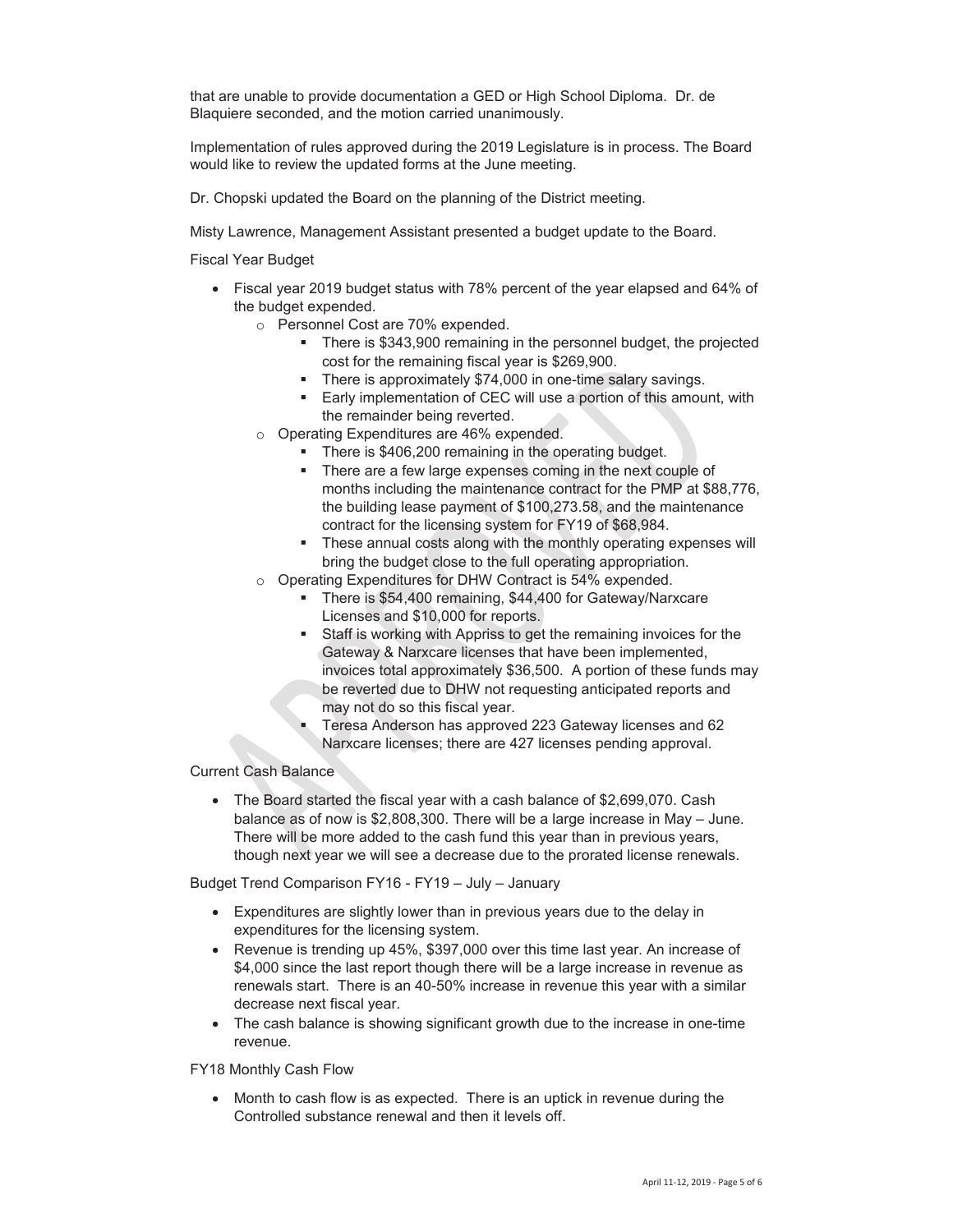Accumulative Monthly Cash Flow

• The Board is in the black by \$190,000 even after the last two months where expenditure exceeded revenues. As spring renewals begin the trend will continue.

Staff continues to work with Mr. Snook and Division of Purchasing to reach an agreement with the licensing vendor. Resolution is anticipated by the end of April.

Dr. Jonas motioned to enter executive session pursuant to Idaho Code Section 74- 206(1)(b) "to consider the evaluation, dismissal or disciplining of, or to hear complaints or charges brought against, a public officer, employee, staff member or individual agent…" Dr. Killian seconded, and the motion carried unanimously. Executive session began at 3:25 p.m.

Dr. Jonas motioned to leave executive session. Dr. Killian seconded, and the motion carried. Executive session ended at 4:15 p.m.

Dr. de Blaquiere motioned to adjourn. Dr. Jonas seconded, and the motion carried. Meeting adjourned at 4:17 p.m.

April 11-12, 2019 - Page 6 of 6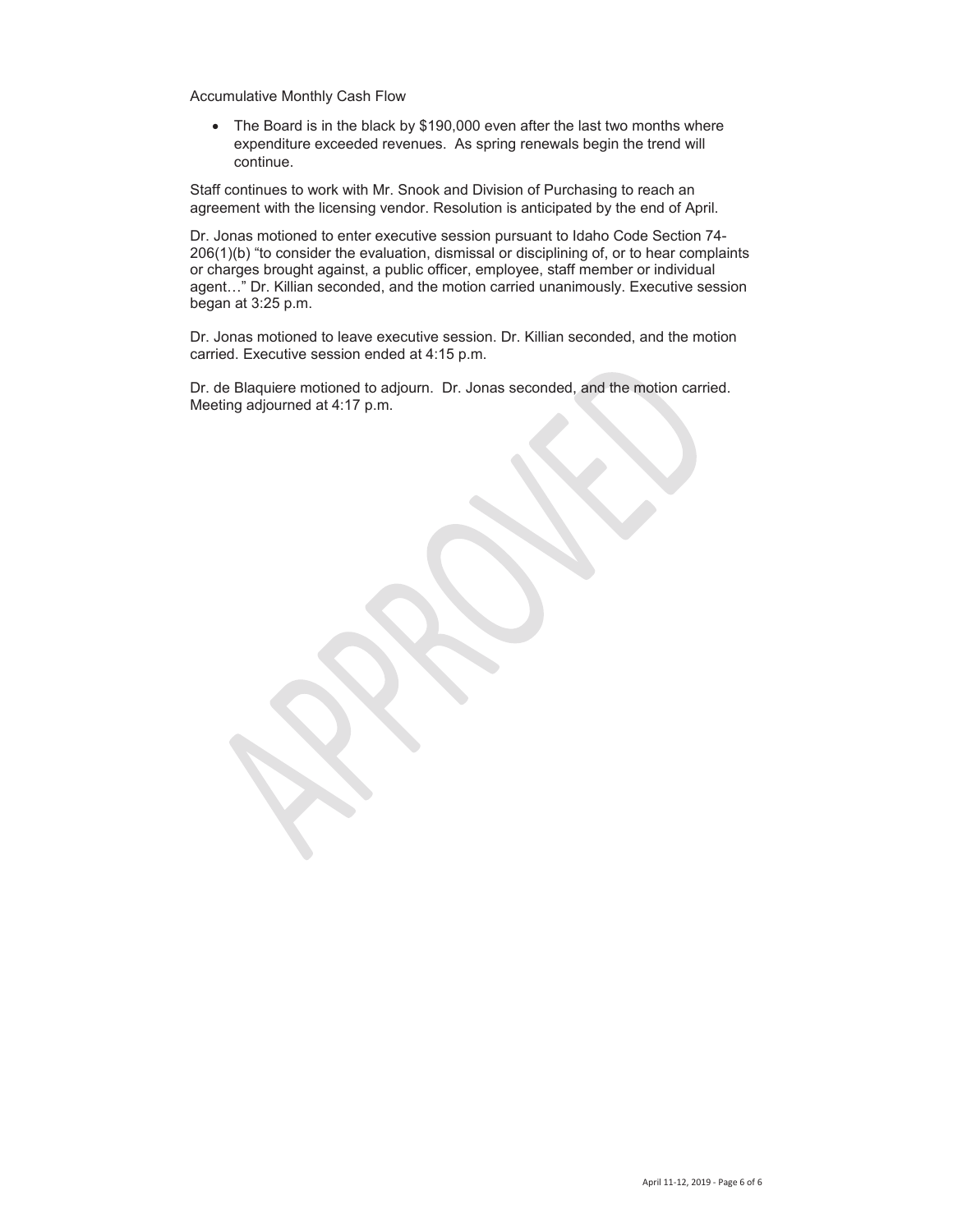## **MINUTES OF THE IDAHO STATE BOARD OF PHARMACY June 13, 2019**

# **Board of Pharmacy Office Boise, Idaho**

This meeting of the Board was held to conduct regular board business.

Chairman Holly Henggeler, PharmD, called the meeting to order at 9:00 a.m. In addition to Dr. Henggeler, those in attendance included Nicole Chopski, PharmD, Executive Director; Rich de Blaquiere, PharmD; Kristina Jonas, PharmD; Scott Killian, PharmD; Ed Sperry; Berk Fraser, RPh, Deputy Executive Director; Fred Collings, Chief Investigator; Andy Snook, DAG; Jaime Thompson, Wendy Shiell, and Amy Hickerson, CPhT, Compliance Officers; Ellen Mitchell, Program Information Coordinator and several members of the public.

Dr. Jonas motioned to approve the April minutes as written. Dr. de Blaquiere seconded, and the motion carried unanimously.

The Board took up the matter of the Consent Agenda. Dr. Henggeler expressed her appreciation of the travel summaries submitted by Board members and staff. Dr. Jonas presented at the NW Pharmacists' Convention in Coeur d'Alene and noted attendance of Idaho pharmacists is very low.

Dr. Chopski updated the Board on the APhA Institute of Substance Use Disorders she attended in Salt Lake City in May. There was extensive information regarding how different drugs interact with the brain and why certain drugs are combined. Many of the presenters were in recovery and serve as mentors to new people entering recovery. Dr. Chopski would like to see at least one Board members attend this conference each year.

Dr. Jonas, Mr. Sperry, and Dr. Henggeler will attend the ISHP fall meeting; Dr. Chopski will be presenting.

Director's Expenses were not included as the Management Assistant (MA) position has been vacant. A full financial report will be presented at the August meeting. Theresa Arnold has accepted the MA position and will transition on July 1. Mr. Fraser updated the Board on the Remote Dispensing Sites. There are currently 17 sites up and running. There are a few applications in process. Following brief discussions surrounding Delegated Authority and the Board Performance Dashboard, Dr. Jonas motioned to accept the consent agenda. Mr. Sperry seconded, and the motion carried unanimously.

The Board took up the Consent Agenda Stipulations and Consent Orders. Included in the agenda item were: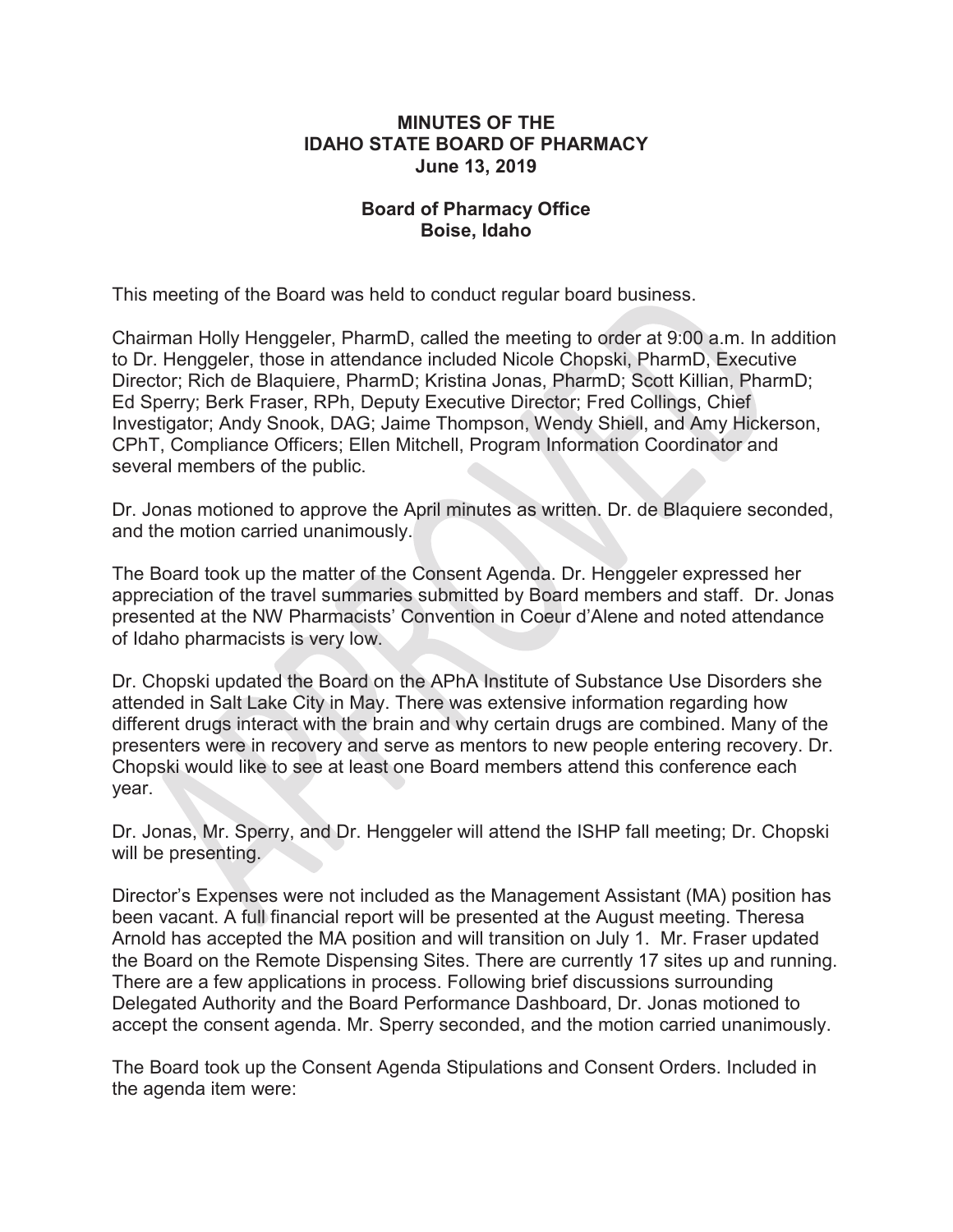- 1. Cardinal Health 200 LLC
- 2. Craig Smith, MD
- 3. Caleb Senecker, Pharmacy Technician in Training

Dr. de Blaquiere motioned to accept the Stipulations and Consent Orders as written. Mr. Sperry seconded, and the motion carried unanimously.

Dr. Chopski updated the Board regarding work that has been done relating to outstanding disciplinary action. There have been several meetings between Board staff, Mr. Olsen, and Ms. Larrando to create a process that includes board staff completing additional investigative work that in turn could result in more education and corrective action plans as a discipline alternative. Once the process is finalized and implemented, the process for various cases should move much faster. Mr. Olsen indicated the bulk of cases are handled within a two-month period, which from a legal standpoint is very fast.

Dr. Chopski presented the Board with draft rules to be presented to the Governor as part of the Omnibus Rule making. Non-substantive changes and rules that wouldn't require negotiated rules making have been included in the draft. Mr. Sperry motioned to include language that provides an opportunity for Board Certification to be valid for continuing education; research to be done on implementation, and how to include a larger population of our licensees. Dr. de Blaquiere seconded, and the motion carried unanimously. Dr. Chopski shared Ohio's continuing education language and will bring additional research to the next meeting.

Following the presentation of public comment received and extensive debate Dr. Jonas motioned to put Positive Identification back in the draft for discussion over the summer. Mr. Sperry seconded, and the motion carried with Dr. Killian opposed. Dr. Chopski will work with DFM to get the language added due to the approaching deadline.

Following additional conversation regarding pharmacy technicians, Dr. Chopski will draft language and bring it to the July meeting.

Dr. Jonas motioned to accept the draft rules with the changes discussed. Dr. Killian seconded, and the motion carried unanimously.

Dr. Chopski shared an invitation from Governor Little to the Red Tape Reduction and Licensing Freedom Act ceremony. Drs. Henggeler and Jonas, and Mr. Sperry will attend.

Following the lunch break Dr. Chopski presented agency legislation 37-2744 Forfeitures. Following a brief discussion, the Board granted unanimous consent to move forward with removing the Board of Pharmacy from witnessing the destruction of seized controlled substances.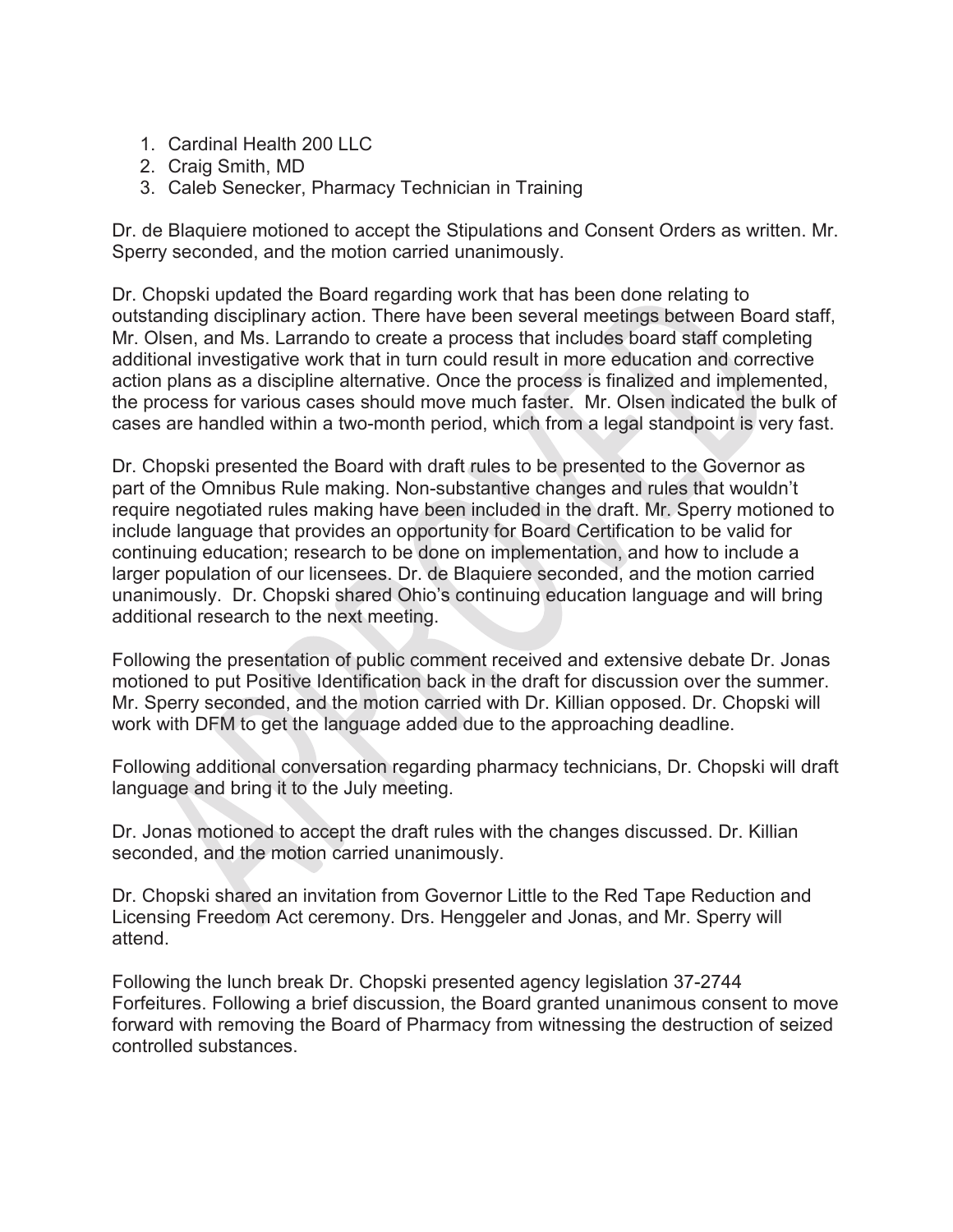Dr. Chopski presented 54-1704 Practice of Pharmacy requires modification to be in line with House Bill 182. Following discussion, the Board granted unanimous consent to move forward with changes to be reviewed at the next meeting.

Dr. de Blaquiere motioned to direct board staff to gather information on prescribing practices trends with a plan to make publicly available. Dr. Jonas seconded, and the motion carried unanimously. Dr. Chopski will create informational documents to place on the website.

Following a brief discussion of Idaho Code 54-1739 Prospective Drug Review and Counseling, the Board granted unanimous consent for Dr. Chopski to move forward with modifications to be reviewed at the next meeting.

The Board took up the agenda item Board Discussions. Dr. Chopski called out rule 230.01-03. Board staff began issuing temporary licenses to pharmacies prior to their opening inspection to allow pharmacies to ensure insurance and Medicaid contracts were in place when they opened. DEA will not issue on a temporary license. Without the state license and DEA registration in place, insurance contracts are not executed. The board reviewed the written public comment that had been received on this topic. Dr. Jonas motioned to interpret 230.01 to mean the issuance of the pharmacy license number does not have to coincide with the opening inspection, however the opening inspection is tied to the receipt of drugs per rule 230.01. Dr. de Blaquiere seconded, and the motion carried unanimously. Dr. Jonas motioned to remove rule 230.03. Dr. Killian seconded, and the motion carried unanimously.

Dr. Chopski presented written public comment received relating to rule 501.03 perpetuating further discussion by the Board. Board staff recently sent a notification to licensed Wholesalers and Manufacturers notifiying them of the reporting requirement for sales to practitioners. Following presentation and review of written public comment, the Board chose to keep the rule as is.

Dr Chopski confirmed the Boards Oct 2018 decision to permit enforcement discretion for background checks and fingerprinting as it relates to Idaho licensed pharmacists who are now registering as PIC's of a non-resident pharmacy as per Rule 215. Dr. Chopski presented written public comment to the board that had been received since the board packets had been distributed.

During public comment, Dr. Jennifer Adams indicated that ISU has faculty to help community pharmacies implement independent prescribing and standards of care.

Dr Chopski presented an update from Tami Eide on the efforts being made by Medicaid to get educational information together for pharmacists that will address the new Medicaid rule that prohibits pharmacists from allowing patients to pay cash for a controlled substance prescription.

The Board took up the appeal of Connie Kucera-McConnell. Following a brief discussion, Mr. Sperry motioned to approve the application with a \$250 fine. Dr. de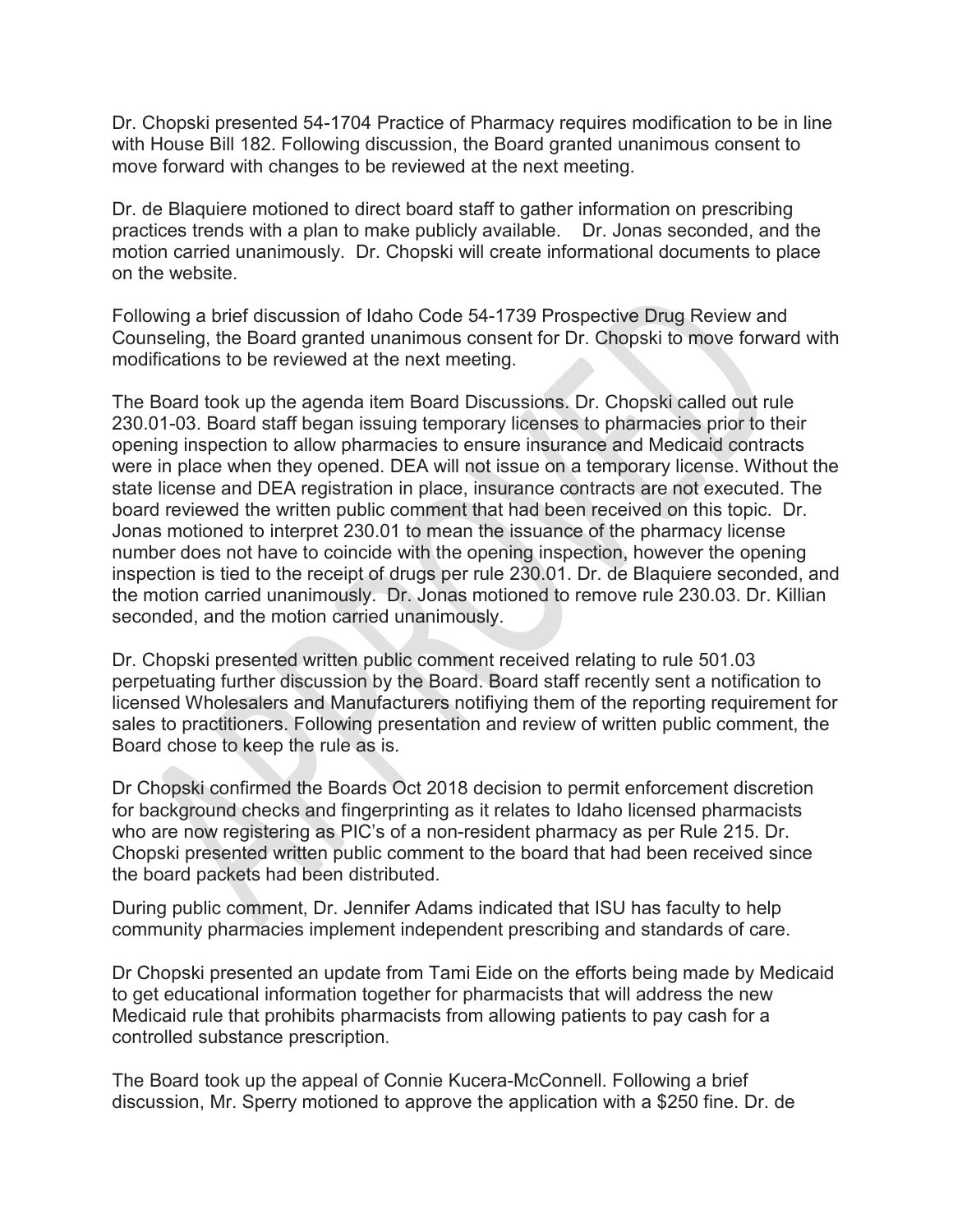Blaquiere seconded. The motion carried with Dr. Henggeler voting for the motion. Drs. Jonas and Killian were opposed.

Dr. Chopski presented the Delegated Authority listing for review and reauthorization. Following a brief discussion, Dr. Chopski will prepare a red-lined version of the document for future review.

Dr. Chopski introduced a review of the Board Performance Dashboard. The Board would like to see new goals/measures for Inspectors and Licensing. She will work with supervisors to identify goals that align with the Strategic Plan.

There have been several pharmacy burglaries in recent months. Dr. Chopski is working with staff to create a best practices document regarding security to make publicly available to pharmacies.

Mr. Fraser presented information to the Board regarding medication errors he has investigated in the last several months. He also shared ideas for survey questions regarding patient safety processes.

Mr. Fraser presented an update on complaints received by the Board office this fiscal year:

- $\bullet$  152 complaints
- 46 are in various stages of investigation
- $\bullet$  57 closed with Board action
- 41 closed with no action or referral to other boards
- 8 closed with Corrective Action Plan (CAP)

Dr. Chopski provided the Board with an agenda for the NABP District meeting to be held in Boise in October. She will provide more information as it becomes available.

Dr. Jonas motioned to enter executive session pursuant to Idaho Code 74-206(1)(f) To communicate with legal counsel for the public agency to discuss the legal ramifications of and legal options for pending litigation, or controversies not yet being litigated but imminently likely to be litigated. Dr. de Blaquiere seconded. The motion carried unanimously by roll call vote. Executive session began at 5:12 p.m. Dr. Jonas motioned to leave executive session. Dr. de Blaquiere seconded, and the motion carried unanimously by roll call vote. Executive session ended at 5:35 p.m.

Dr. de Blaquiere motioned for Dr. Henggeler to serve as the Board Chair for the next year. Mr. Sperry seconded, and the motion carried unanimously.

Dr. Killian motioned for Dr. Jonas to service as the Board Vice Chair for the next year. Dr. de Blaquiere seconded, and the motion carried unanimously.

Dr. Jonas motioned to adjourn. Dr. Killian seconded, and the motion carried. Meeting adjourned at 5:38 p.m.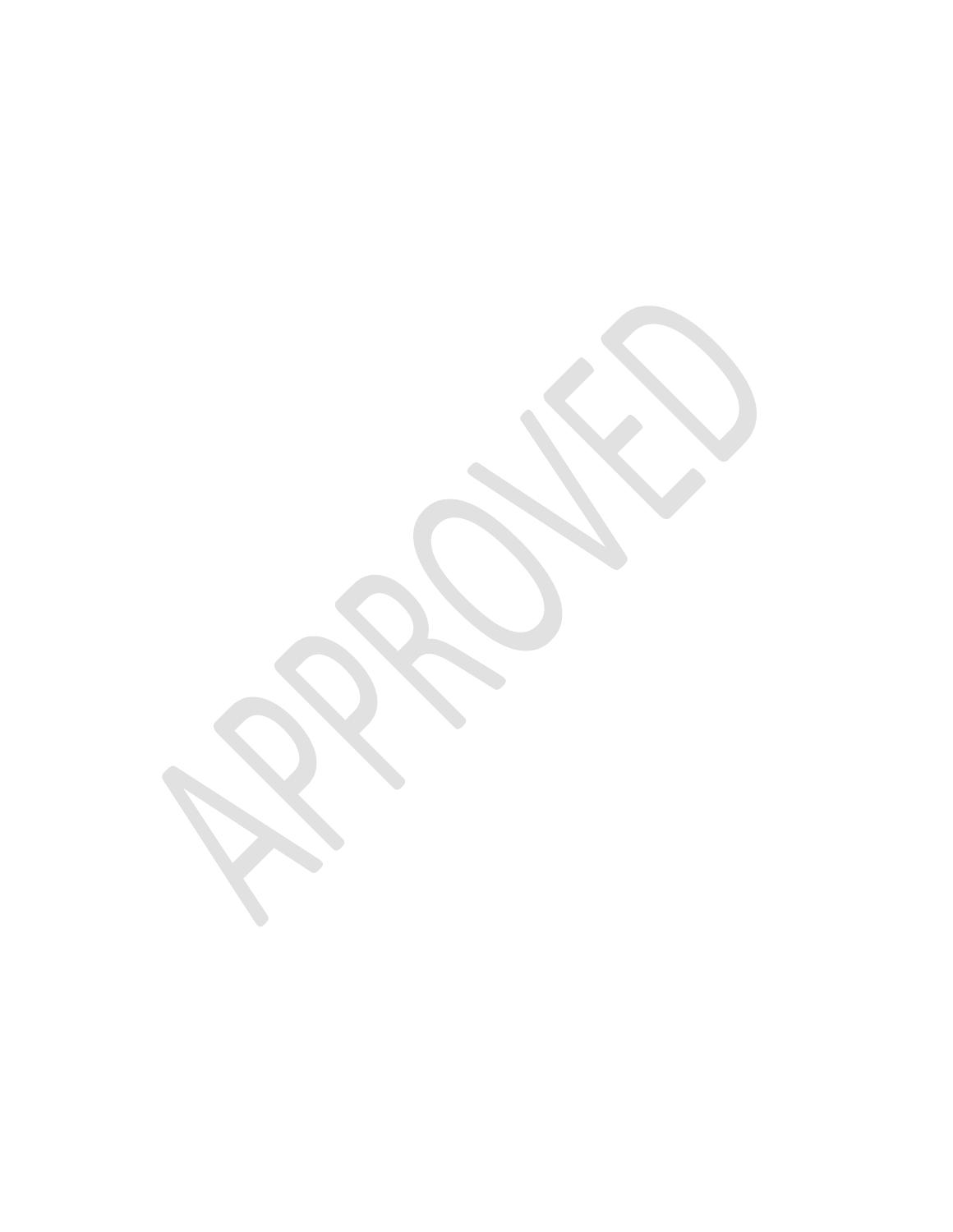## **MINUTES OF THE IDAHO STATE BOARD OF PHARMACY July 11, 2019 Conference Call**

# **Board of Pharmacy Office Boise, Idaho**

This meeting of the Board was held to conduct regular board business.

Chairman Holly Henggeler, PharmD, called the meeting to order at 7:00 a.m. Those in attendance telephonically included Dr. Henggeler, Rich de Blaquiere, PharmD; Wendy Shiell, Compliance Officer; Andy Snook, DAG; and several members of the public.

Those in the Board office included Nicole Chopski, Executive Director; Kristina Jonas, PharmD; Berk Fraser, RPh, Deputy Executive; Ellen Mitchell, Program Information Coordinator; Theresa Arnold, Management Assistant.

Ed Sperry was unable to attend the meeting. Dr. Scott Killian's term expired June 30, 2019 and he did not seek re-appointment.

Dr. Jonas motioned to approve the June minutes with minor corrections. Dr. de Blaquiere seconded and the motion carried.

Following a brief discussion of the Travel Calendar, the Board granted unanimous consent to move forward.

The Board took up the agenda item of discussion with Walmart. Larry Cote, outside legal counsel for Walmart and Kim Frazier, Senior Associate Counsel for Walmart joined the call. The Board invited Walmart representatives to attend the meeting to answer questions regarding a pharmacy practice policy of the company to block certain prescribers from having their patients' controlled substance prescriptions filled at Walmart. Following a lengthy discussion, the Board thanked Mr. Cote and Ms. Frazier for participating and attempting to answer the Board's questions.

The Board took up the matter of Bryn Baker, Pharmacy Student. Ms. Baker attended the meeting in person, without legal counsel. Dr. de Blaquiere motioned to accept the stipulation as written. Dr. Jonas seconded, and the motion carried.

Dr. Chopski presented draft rule changes to the Board. Following extended discussion regarding the draft changes to the pharmacy technician rules, Dr. Jonas motioned to move forward with the changes as written. Dr. de Blaquiere seconded, and the motion carried with Dr. Henggeler opposed.

During public comment Dr. Jennifer Adams expressed concern regarding the removal of pharmacy technician certification requirements.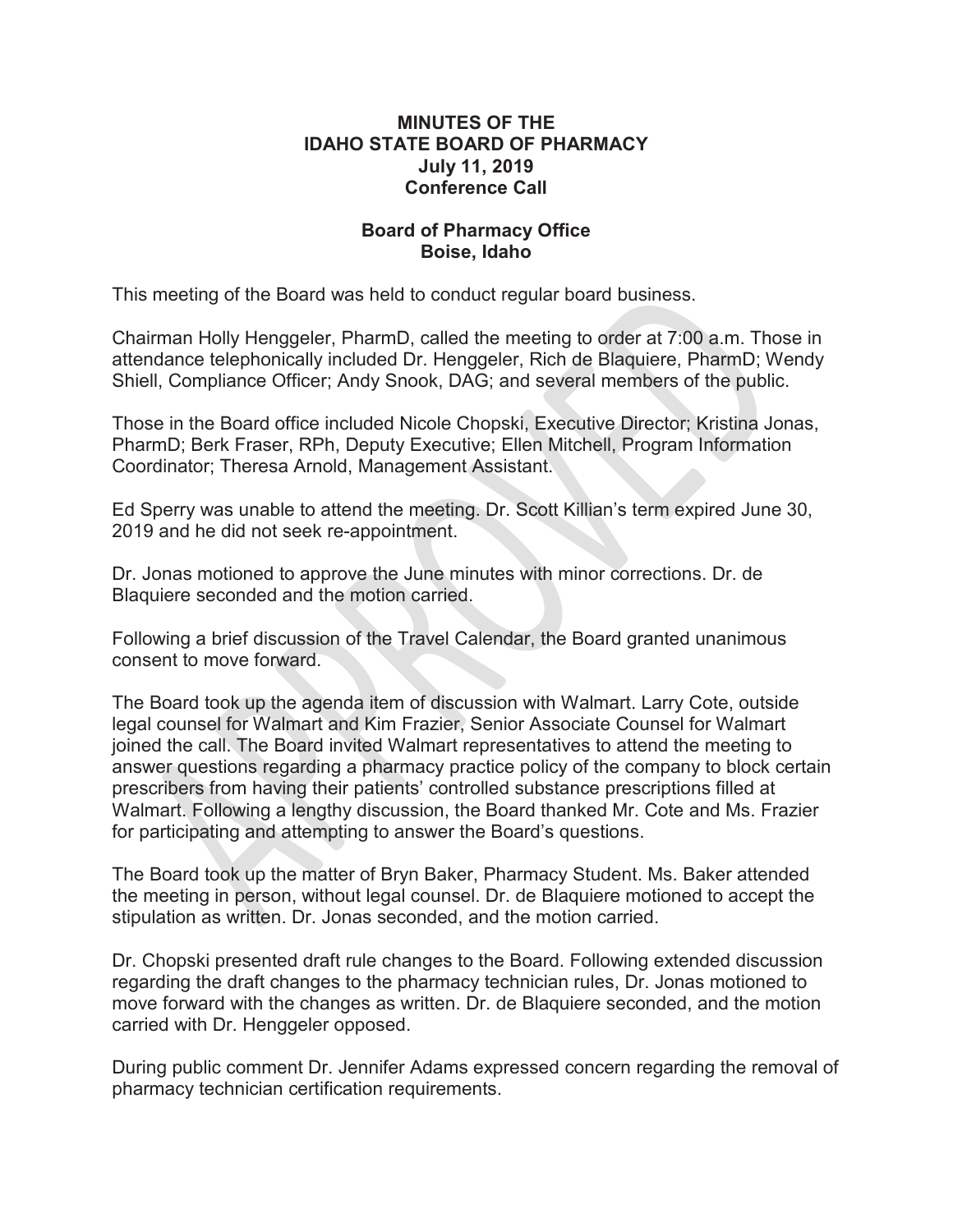Board staff also received public comment in opposition to the removal of positive identification when picking up a controlled substance prescription. Board staff will seek additional public comment from law enforcement regarding this positive identification rule.

Dr. Chopski presented the red-lined Delegated Authority document for the Board's review. Following the section relating to pharmacists, Dr. Jonas motioned to table the remaining portion of this item and all other outstanding agenda items to be addressed during the August meeting. Dr. de Blaquiere seconded, and the motion carried.

Dr. Jonas motioned to adjourn. Dr. de Blaquiere seconded, and the motion carried. Meeting adjourned at 10:04 a.m.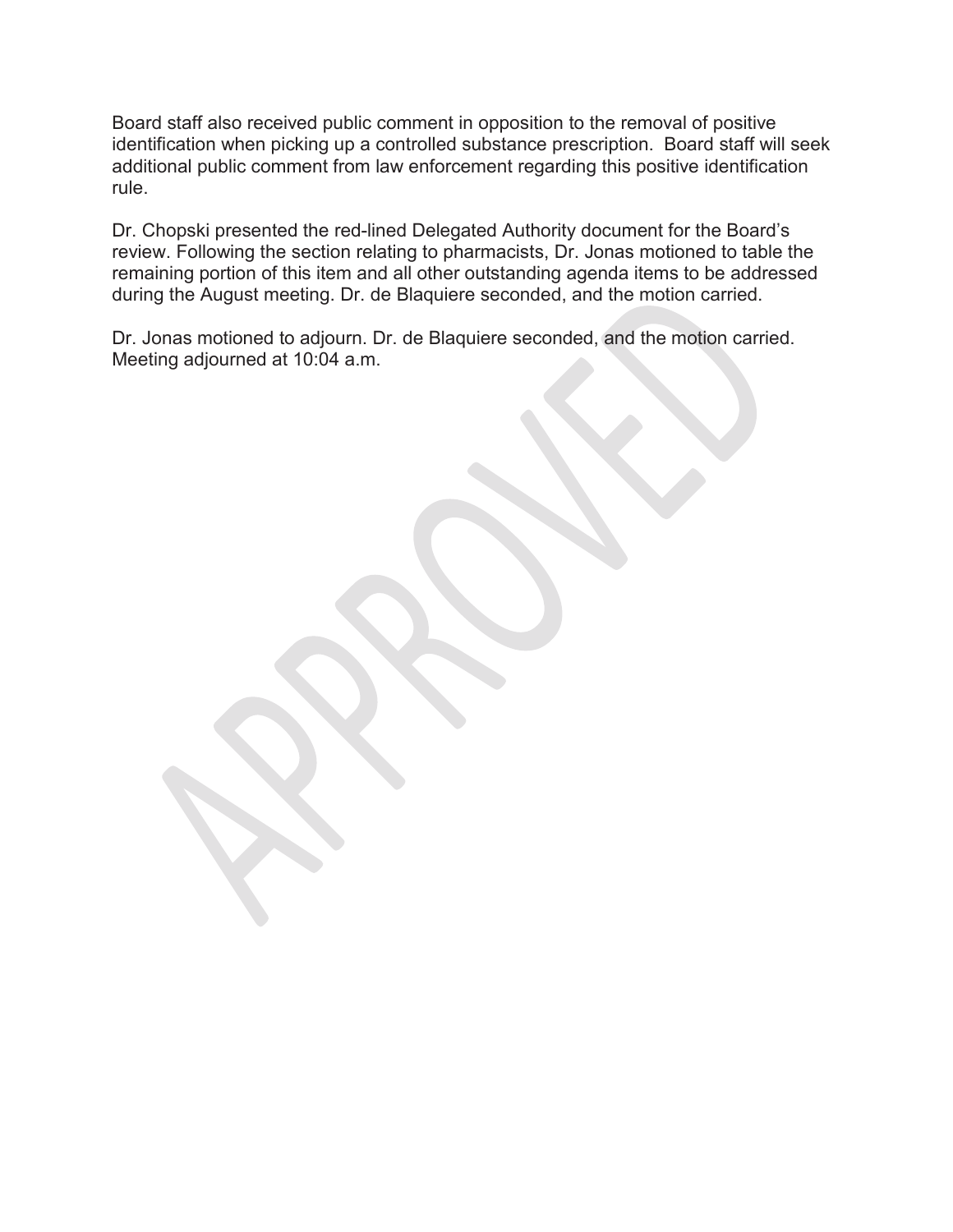## **MINUTES OF THE IDAHO STATE BOARD OF PHARMACY August 15, 2019**

# **Idaho State Capitol Building Boise, Idaho**

This meeting of the Board was held to conduct regular board business.

Chairman Holly Henggeler, PharmD, called the meeting to order at 9:03 a.m. Those in attendance included Kristina Jonas, PharmD; Rich de Blaquiere, PharmD; Ed Sperry; Nicole Chopski, Executive Director; Berk Fraser, RPh, Deputy Executive; Jaime Thompson, Amy Hickerson, and Wendy Shiell, Compliance Officers; Fred Collings, Chief Investigator; Andy Snook, DAG; Ellen Mitchell, Program Information Coordinator; Theresa Arnold, Management Assistant and several members of the public.

Dr. Jonas motioned to approve the July minutes with minor corrections. Dr. de Blaquiere seconded and the motion carried.

Dr. Chopski announced Governor Little's appointment of Justin Messenger, PharmD to the Board of Pharmacy. Dr. Messenger is a hospital pharmacist practicing in Idaho Falls and will be at the August 29<sup>th</sup> meeting.

The Board took up each item of the Consent Agenda separately. Dr. Chopski explained the changes to the Performance Dashboard to better align with the Board's Strategic Plan. Dr. Jonas commended the Board's licensing staff on their timely processing of reciprocity applications. During a brief discussion of the Travel Calendar Dr. Chopski indicated Dr. Messenger will attend the ISHP meeting, Theresa Arnold will attend the FDA meeting with Inspector Hickerson, and Mr. Sperry will attend the Arkansas Prescription Drug Abuse Prevention Summit.

Mr. Fraser presented the Culture of Safety survey form. The inspectors will complete the survey separately from routine inspections. Dr. de Blaquiere is looking forward to the information obtained by the survey.

Mr. Fraser also presented the year end complaint status report. Dr. de Blaquiere requested medication errors be tracked by type for informational purposes. Following a brief discussion Dr. Jonas motioned to approve the Consent Agenda. Dr. de Blaquiere seconded, and the motion carried.

The Board took up the Consent Agenda: Stipulations and Orders which contained:

- Empower Pharmacy
- Wells Pharmacy TN
- Wasem's Pharmacy
- Healthy Habits CDA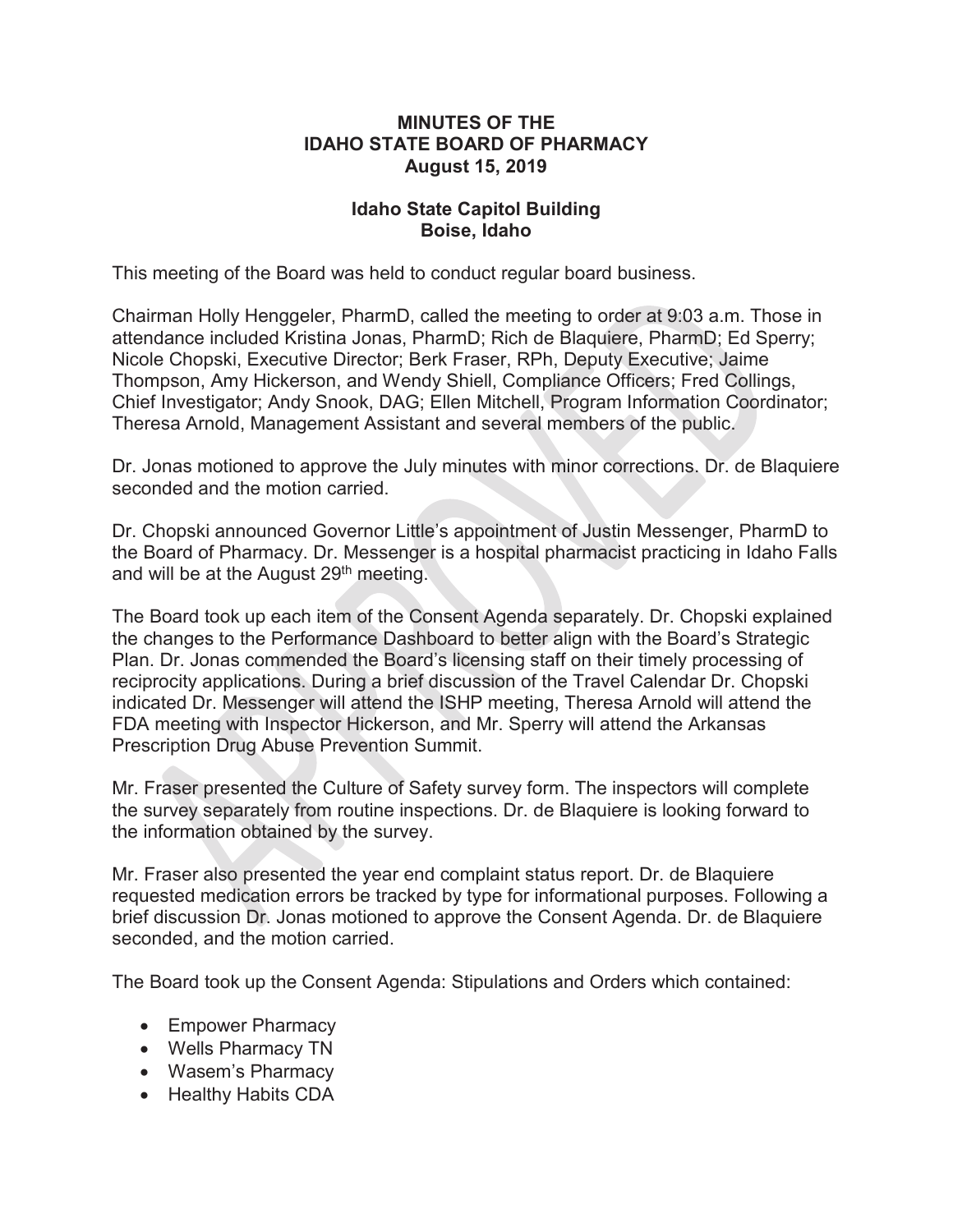• Cynthia Anderson, NP

Dr. de Blaquiere motioned to approve Empower Pharmacy, Healthy Habits CDA, and Cynthia Anderson, NP. Dr. Jonas seconded, and the motion carried.

Following a brief discussion Dr. Jonas motioned to approve Wells Pharmacy TN. Mr. Sperry seconded, and the motion carried.

Dr. Henggeler questioned the amount of the fine in the Wasem's Pharmacy case indicating it could have been much higher. Following a brief discussion, Dr. de Blaquiere motioned to approve the stipulation as written. Mr. Sperry seconded, and the motion carried.

Steve Olsen, DAG the Board's prosecuting attorney, updated the Board on the process of bringing Stipulation and Consent Orders before them. The Board thanked Mr. Olsen for the update and expressed their appreciation for the work he does for the Board.

The Board took up the matter of Legislation and Rule Review. Dr. Chopski explained the deadlines for document submission has changed due to the Omnibus rulemaking process. The Board met the requirements of negotiated rulemaking with its June and July meetings. For efficiency purposes, omnibus rulemaking will be pursued going forward and the board will continue to accept public comment on proposed changes until the August 29, 2019 meeting when the rule changes will move to pending.

Dr. Chopski presented the proposed changes to 37-2744 Forfeitures and the proposed changes to 37-2718 Discipline. There was no written public comment, and no verbal comment was offered regarding these changes during the meeting. The Board granted unanimous consent to move forward with the changes.

Dr. Chopski presented the proposed changes to 54-1704 Practice of Pharmacy. Dr. Chopski received written public comment from the medical community asking the age limit for immunizations be retained in the statute. Following a brief discussion Dr. de Blaquiere motioned to retain 54-1704(5)(b). Mr. Sperry seconded, and the motion carried with Dr. Jonas opposed.

Dr. Henggeler called for public comment, none was offered.

Dr. Chopski presented the proposed changes to 54-1705. There was no written public comment. Dr. Jonas motioned to condense 54-1705(37) as discussed and accept the other changes to the section. Dr. de Blaquiere seconded, and the motion carried.

Dr. Henggeler called for public comment, none was offered.

Dr. Chopski presented the proposed changes to 54-1711 Vacancies and 54-1722 Qualifications for Licensure by Examination. There was no written public comment. Dr.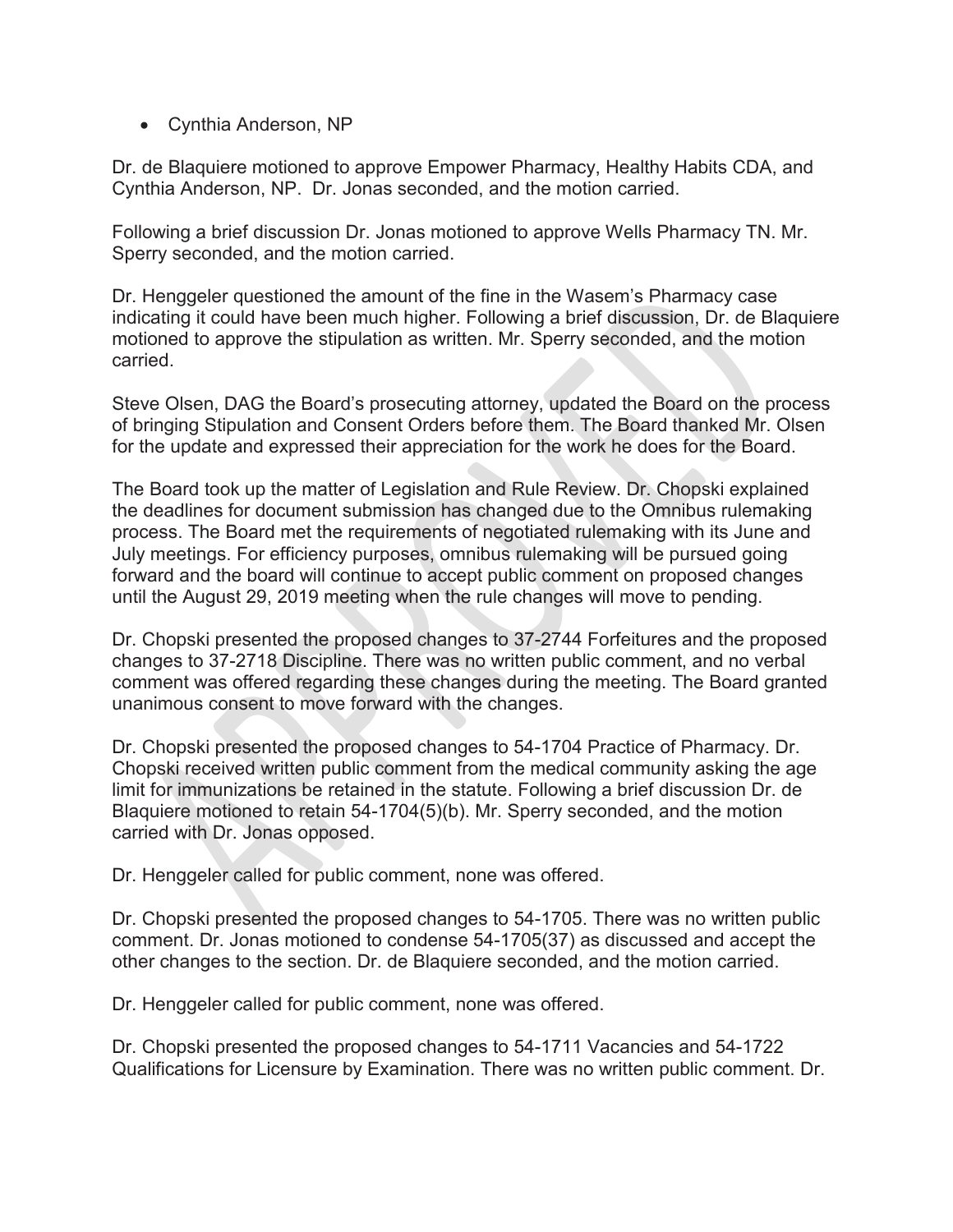Henggeler called for public comment, none was offered. Dr. Jonas motioned to accept the proposed changes as written. Dr. de Blaquiere seconded, and the motion carried.

Dr. Chopski presented the proposed changes to 54-1725 Continuing Pharmacy Education and 54-1733 Epinephrine Auto-Injectors. There was no written public comment. Following a brief discussion, Dr. Henggeler called for public comment, none was offered. Dr. Jonas motioned to proceed with the changes as written with minor grammar and spelling corrections. Dr. de Blaquiere seconded, and the motion carried.

Dr. Chopski presented the proposed changes to 54-1739 Prospective Drug Review and Counseling and 54-1768 Prescriber Authorized Substitution. No written public comment was received. Following a brief discussion, Dr. Henggeler called for public comment, none was offered. Dr. de Blaquiere motioned to proceed with the changes as written. Mr. Sperry seconded, and the motion carried.

Dr. Chopski presented the proposed changes to 37-2705 Schedule I to conform with the DEA Schedule I list. There was no written public comment, and none was offered at the meeting. Dr. Jonas motioned to accept the changes as written Dr. de Blaquiere seconded, and the motion carried.

Dr. Chopski presented the agenda item Outside Agency Rules. Dr. Chopski received notice of rulemaking from various boards that may impact the Board of Pharmacy. Following a review there was no action needed by the Board.

Dr. Chopski received written comments from four Idaho pharmacists regarding the changes to the pharmacy technician rules and all but one was in support consolidation of the technician categories. The National Healthcareer Association (NHA) and the Idaho Society of Health Systems Pharmacists (ISHP) submitted written comment in opposition to consolidation. The Institute for Justice report was also received as public comment on the topic.

Dr. Chopski received six written public comments from Idaho law enforcement personnel in support of maintaining the positive identification rule.

Written public comment was also received from DFM on the reauthorization of the administrative rules. The Board acknowledged reviewing this extensive set of documents.

Katie Erickson, PharmD attended the meeting to represent ISHP. Dr. Erickson stated ISHP was supportive of certification for pharmacy technicians when it was introduced in 2008. They are not in favor of removing the certification requirement as they believe it creates a patient safety issue. They asked the Board to retain the certification requirement.

Mr. Collings testified that twenty-seven states have positive identification laws with Montana being the most recent state to add it to their law. Mr. Collings indicated that the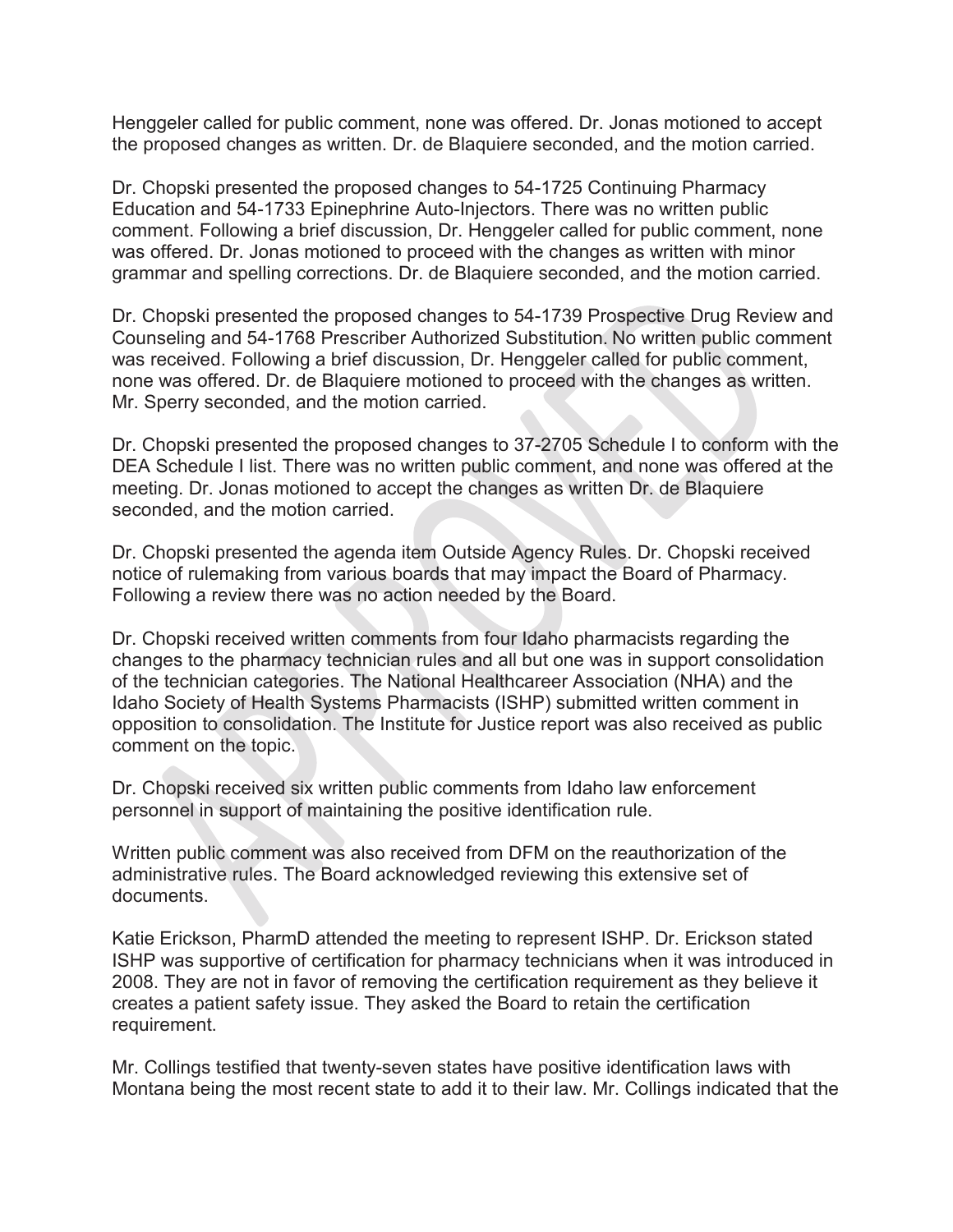PDMP uses an algorithm to merge patients who are entered in the system multiple times. In the event of an incorrect merge, staff must contact the pharmacy to obtain positive identification to ensure profile integrity. He is in support on retaining the current positive identification rule. Mr. Collings also spoke of his previous collaborations with Detective Justin Wright who had submitted a letter to the board.

Mark Johnston, RPh, CVS Health, testified in support of the changes to the pharmacy technician rules. He indicated there are no studies available that looks at patient outcomes comparing certified to non-certified technicians. A recent survey funded by the Pharmacy Technician Certification Board (PTCB) shows there is no statistically significance differences in the skills between certified and non-certified technicians. PTCB's website lists ISHP local state association as a paid affiliate to advocate for technician certification. NABP's 2019 Survey of Pharmacy Law show nine of the states that allow tech-check-tech do not require technician certification. There are some states that do not require registration of pharmacy technicians, however in those states, CVS still requires their technicians to complete 240 hours of class room and on-the-jobtraining.

Pam Eaton, Director of ISPA and the Idaho Retailer's Association testified that the majority of the membership of both of her associations are in support of consolidating the technician rules and removing the certification requirement. They both support additional training though they believe it should be voluntary, not mandatory.

Dr. Henggeler called for additional public comment, none was offered.

Following the lunch break, Dr. Chopski reviewed the proposed changes to definitions including the proposed change to the definitions of technician and alternatives to CPE. The language had been reviewed at previous meetings and was presented for further discussion. Dr. Chopski wanted to reiterate the Board supports education and certification. The intention of the proposed rule changes isn't to downplay the importance of education and training, but to allow for businesses to make the decision on appropriate training and education requirements for their practices. The changes also reduce the burden of licensure in compliance with the Licensure Freedom Act implemented by Governor Little. Dr. Chopski also offered anecdotal data from her Town Hall meetings last month showing both technicians and pharmacy owners indicated they would continue to pursue certification and advanced training regardless of the changes to Idaho law.

Following an extended discussion regarding the draft changes to the pharmacy technician rules, Dr. Henggeler called for additional public comment. None was offered. Dr. Chopski offered alternative draft language for discussion. Following further discussion Mr. Sperry motioned to modify rule 220 by striking .01 and .02 and accepting the alternative language as drafted. Motion failed for lack of a second. Dr. de Blaquiere then motioned to accept rules 220 and 221 as drafted in the alternative language and the drafted striking of rules 222 and 223. Mr. Sperry seconded. During discussion the board asked board staff how, current technicians could be transitioned. Mr. Fraser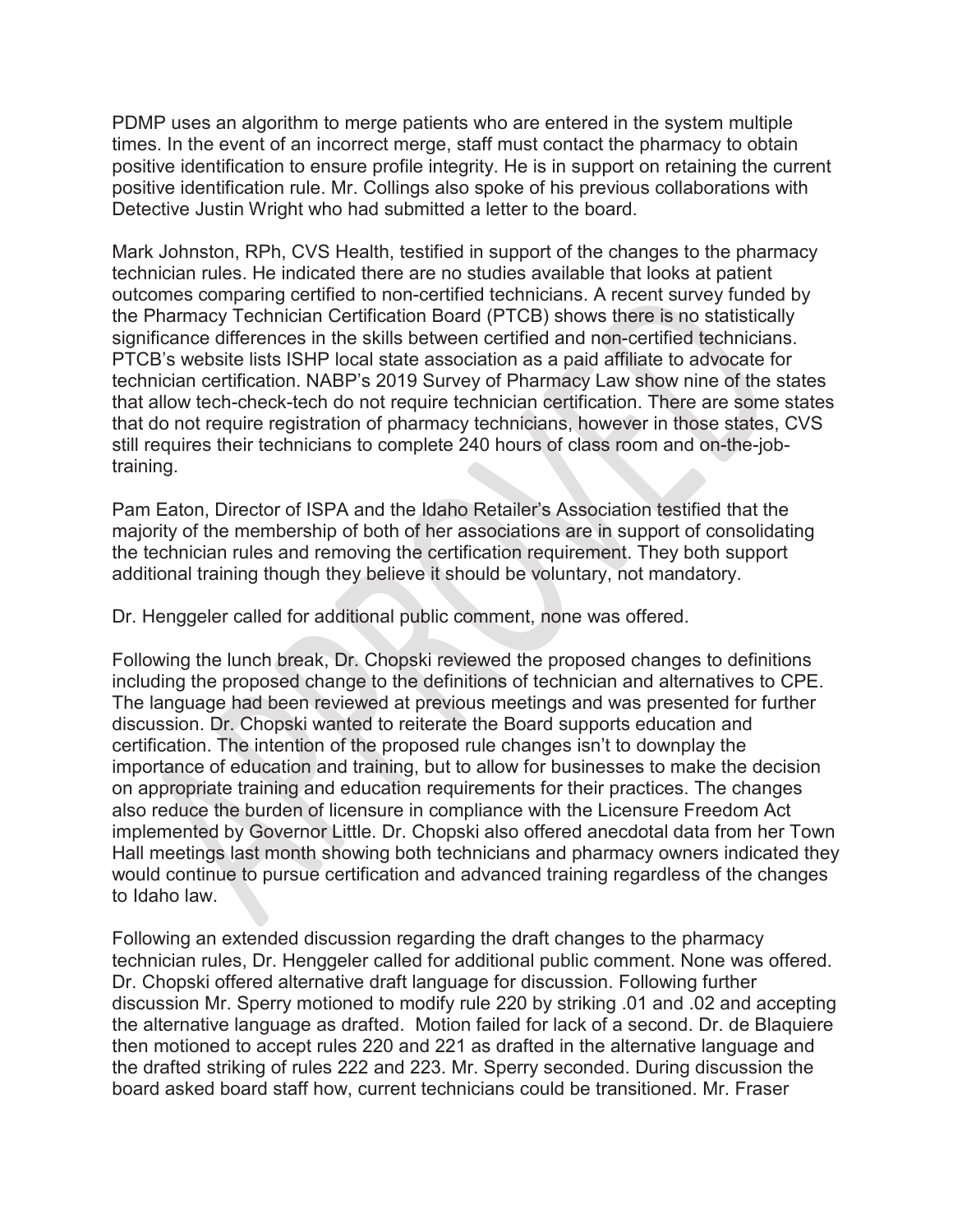stated the licensing system could convert seamlessly. Dr. Henggeler clarified Dr. Chopski would bring an updated draft to the August 29<sup>th</sup> meeting and that the public comment period is open until then. Following additional discussion, Dr. Henggeler called for the vote, the motion carried with Dr. Jonas opposed.

Dr. Henggeler called for public comment. Mr. Johnston indicated he would have better comment after reviewing the language. Ms. Eaton indicated she would submit comments after review of the language as well. Dr. Henggeler encouraged all to obtain the language from the website. The final opportunity for public comment will be during the August 29<sup>th</sup> conference call.

Dr. Chopski shared that she had received positive feedback for the Board's interpretation of rule 230.01. The board confirmed its continued support for striking rule 230.03.

Dr. Chopski continued review of the proposed rule changes to 302.05. The proposed change to rule 350.08 to strike the statutory reference was discussed. Due to the Board leaving 57-1704(b) in the statute, the Board no longer supports the proposed change to this rule. No public comment was received, and none was offered during the meeting for these changes.

The Board reviewed rule 408 Dispensing Controlled Substances: Positive Identification, written public comment was included in the Board packet. The Board also heard public comment earlier in the day. Dr. Henggeler called for additional public comment. Hearing none, Dr. Jonas motioned to keep Rule 408 in the rule book. The motion failed for lack of a second. Mr. Sperry motioned to keep the draft as written with rule 408 being struck, Dr. de Blaquiere seconded. Following additional discussion, the motion failed with Mr. Sperry and Dr. de Blaquiere in favor, Drs. Henggeler and Jonas opposed. Dr. de Blaquiere encouraged additional public comment and specifically law enforcement cases where positive identification made an impact.

Dr. Chopski reviewed rule 701.07 Sterile Preparation Policies and Procedures. Following a brief discussion Mr. Sperry motioned to remove 701.07 as presented but to replace it with language similar to that in 702.09 for review at the next meeting, Dr. de Blaquiere seconded. The motion carried with Dr. Jonas opposed.

Dr. Chopski reviewed rule 702.09 Hazardous Drug Preparation Policy and Procedures Manual. Dr. de Blaquiere motioned to retain the rule. Mr. Sperry seconded, and the motion failed with Drs. Henggeler and Jonas opposed.

The Board reviewed non-substantive changes to the rules that were generated by a recent training at DFM where agencies were encouraged to identify "False positive" restrictions, definitions that duplicate statute or are not used, time-limited language, internally-facing agency directives, language that may not have withstood the test of time, opportunities to combine chapters of like substance, rules no longer being enforced, "Addition by Subtraction" and fee schedules. Following the Board's review of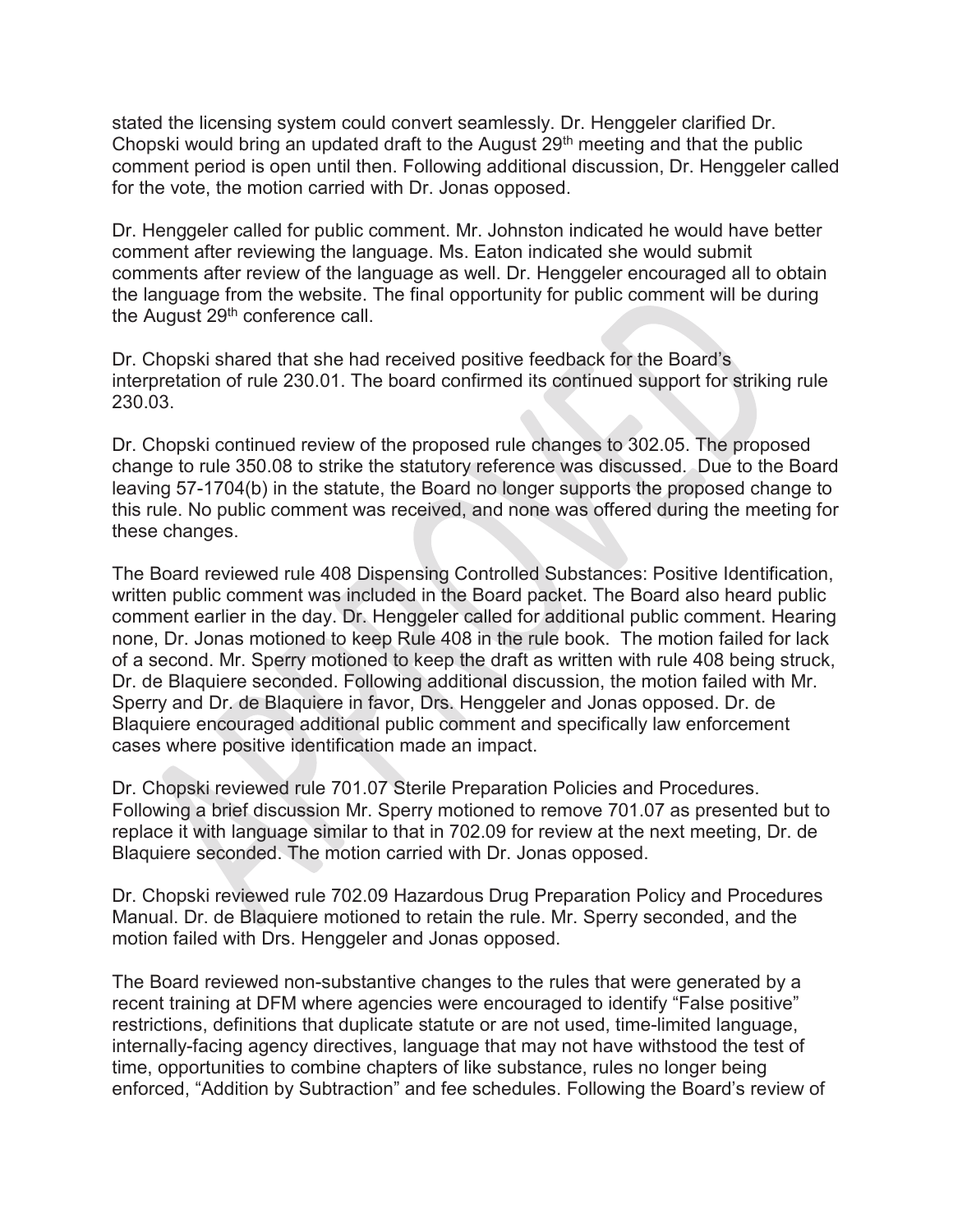several of these changes, the Board approved the changes with unanimous consent with one additional edit to change 213.02.(b) to reflect CME certificates will be submitted upon audit.

Dr. Chopski will update the proposed rules and post them on the website.

Dr. Henggeler called for public comment regarding rule changes or any other topic. Hearing none, the Board took up the financial report.

Theresa Arnold presented the Board's fiscal year-end financial report. Mrs. Arnold is in the process of writing the FY2021 budget and will present the information in October. The Board thanked Mrs. Arnold and looks forward to reviewing the 2021 budget request.

Dr. Henggeler revisited the Board Performance Dashboard. Dr. Chopski clarified that changes will be made so it reflects goals in the Board's Strategic Plan and staff is exceeding current goals. Following review of the Delegated Authority-Corrective Action Plan document, Dr. Henggeler asked for an updated clean version for the August 29<sup>th</sup> meeting for finalization.

Dr. Jonas motioned to adjourn. Mr. Sperry seconded, and the motion carried. Meeting adjourned at 5:50 p.m.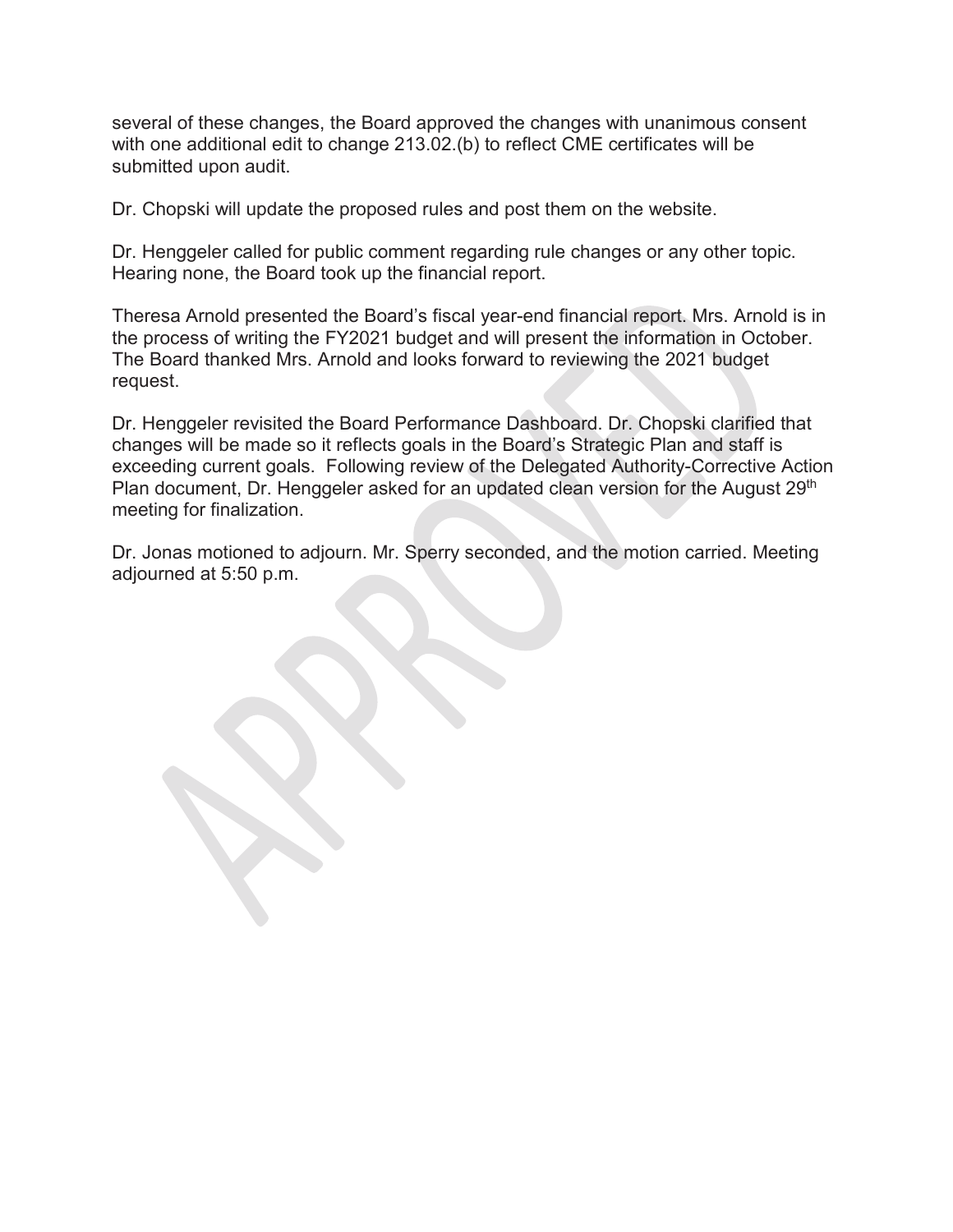# **MINUTES OF THE IDAHO STATE BOARD OF PHARMACY October 23, 2019**

## **Board of Pharmacy Office, Boise, Idaho**

This meeting of the Board was held to conduct regular Board business.

Chairwoman Holly Henggeler, PharmD, called the meeting to order at 10:30am. In attendance were Board members Justin Messenger, PharmD; Rich de Blaquiere, PharmD; Kris Jonas, PharmD; and Ed Sperry, Public Member, as well as Nicki Chopski, PharmD, Executive Director; Berk Fraser, RPh, Deputy Executive Director; Andy Snook, DAG; Ali Breshears, DAG; Amy Hickerson, CPhT and Jaime Thompson Compliance Officers; Fred Collings, Chief Controlled Substance Investigator, Theresa Arnold, Management Assistant and several members of the public.

Dr. Jonas motioned to approve the minutes of the August 29, 2019 conference call with minor corrections; Dr. de Blaquiere seconded, the motion carried unanimously. Mr. Sperry was not in the meeting at the time. The Board later discovered the minor correction was not a misspelling, Chairwoman Holly Henggeler, PharmD stated the minutes will reflect the correct spelling of Dr. Jen Adams name.

Andy Snook, DAG, presented Open Meeting Laws, Ethics and Public Records. Mr. Snook answered questions from the Board regarding use of cell phones, texts, recusals and attorney client privilege. Per request our office Conflict of Interest policy will be emailed to the Board members.

Dr. Henggeler requested that the Board discuss the individual Consent Agenda items. Dr. Chopski reminded the Board members that the January 28<sup>th</sup> NABP trip needs to be filled. Dr. Jonas agreed to attend. Dr. Jonas motioned to approve the individual consent agenda items as provided. Dr. Messenger seconded, the motion carried unanimously.

The Board took up the Consent Agenda Stipulations and Consent Orders. Included in the agenda item were:

- 1. Michael Shipp, DMD
- 2. Idaho Drug
- 3. John Goodrich, DDS

Dr. Messenger recused himself from the Idaho Drug consent agenda. Dr. Jonas motions to approve the Consent Agendas as written. Dr. de Blaquiere seconded, the motion carried unanimously. Mr. Sperry rejoined the meeting but did not vote.

Following lunch Mr. Fraser, RPh, Deputy Executive Director presented the culture of safety survey. Compliance officers Jaime Thompson and Amy Hickerson CPhT both indicated that the survey has been well received by the facilities.

The Board set meeting dates for 2020.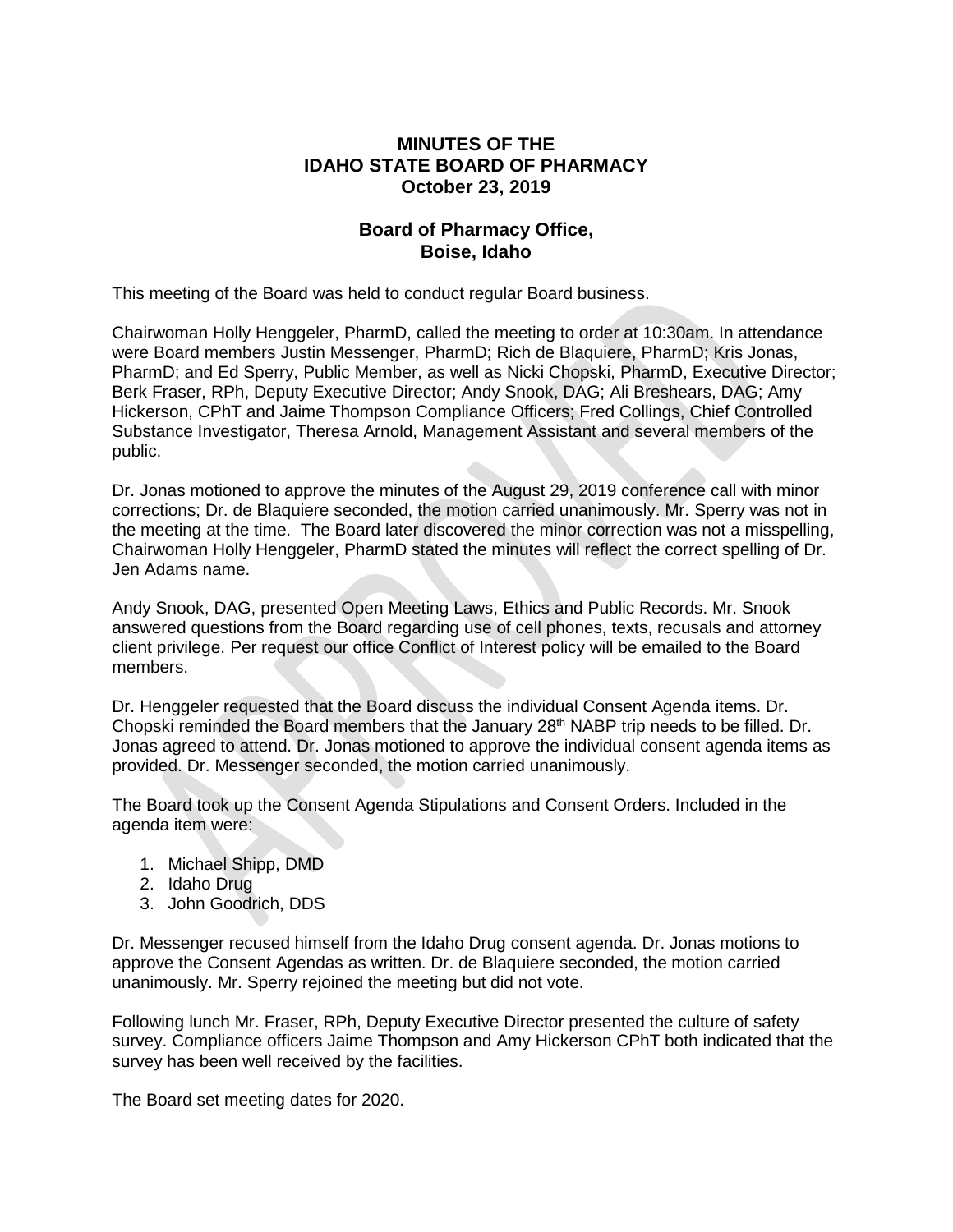- 1. February 6
- 2. April 9
- 3. June 11
- 4. July 9 conference call
- 5. August 6
- 6. August 27 conference call
- 7. October 22

Ms. Arnold presented the financial report for the first quarter of fiscal year 2020.

- 1. Overall budget request for the agency was \$2,673,800
- 2. The agency has a cash balance of \$2,935,900 the agency has plans in place to bring down the cash balance.
- 3. The Fiscal year is 25% elapsed with 22% of the budget expended.

The board took up the 2020 Strategic planning. They instructed Dr. Chopski to look into the following 5 items.

- 1. History and value of CE's.
- 2. Expungement
- 3. Portability and Mobility compact try to find states to partner with.
- 4. How to handle standard of care cases.
- 5. Paperwork reduction

Dr. de Blaquiere motioned to adjourn. Dr. Jonas seconded the motion, the motion carried unanimously. The meeting adjourned at 3:42pm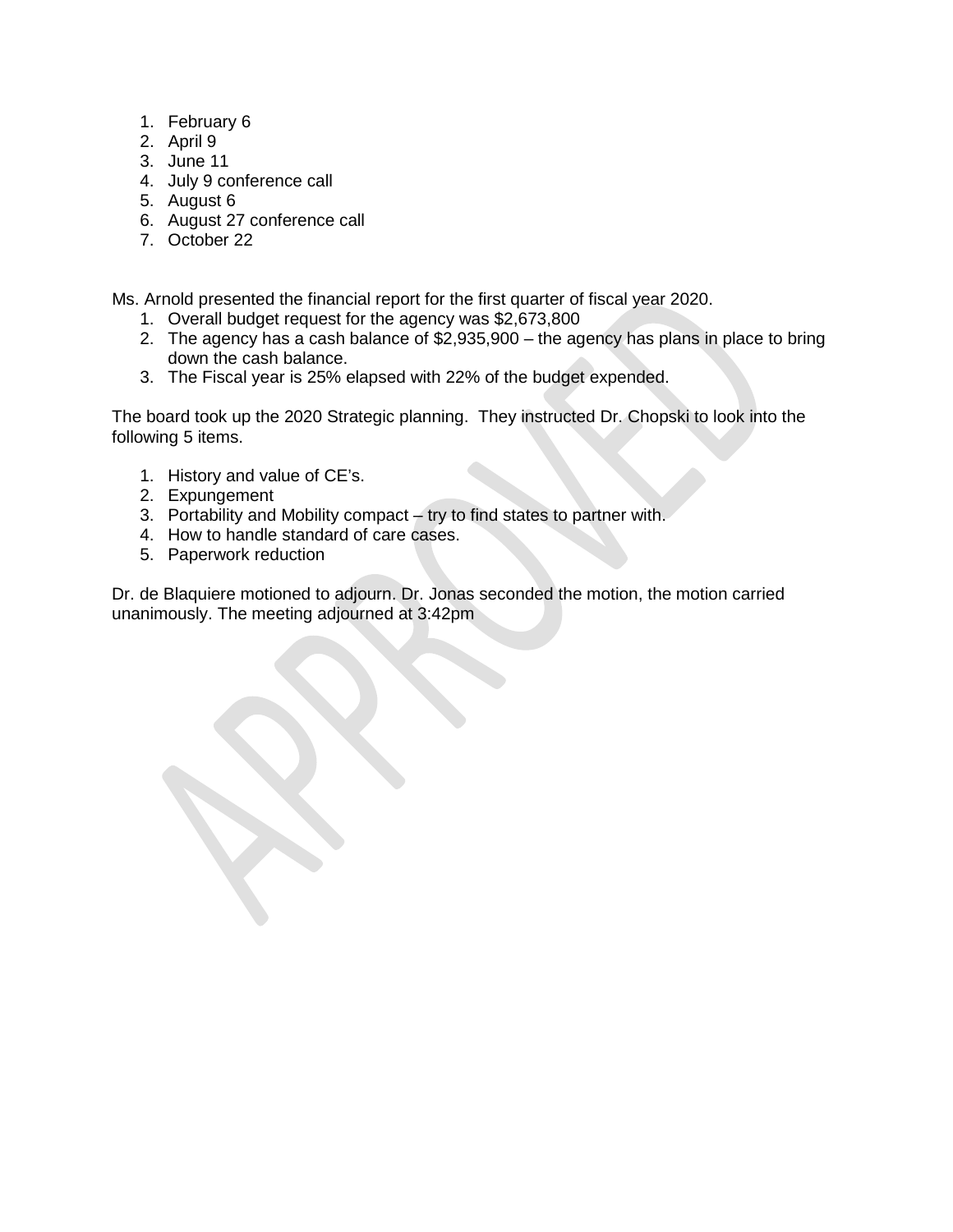# **MINUTES OF THE IDAHO STATE BOARD OF PHARMACY August 29, 2019 Conference Call Board office, Boise, Idaho**

This meeting of the Board was held to conduct regular Board business

Chairman Holly Henggeler, PharmD, called the meeting to order at 7:03 a.m. In addition to Dr. Henggeler those attending from the Board office included Kris Jonas, PharmD; Nicki Chopski, Executive Director; Theresa Arnold, Management Assistant; Berk Fraser, Deputy Executive Director; and Ellen Mitchell, Investigation Support Coordinator.

Those attending telephonically included Justin Messenger, PharmD; Rich de Blaquiere, PharmD; Ed Sperry, Public Member; Andy Snook, DAG; and several members of the public.

Dr. Jonas motioned to approve the minutes of the August 15, 2019 meeting as written. Mr. Sperry seconded, and the motion carried unanimously.

Dr. Henggeler asked Dr. Chopski to frame the discussion surrounding Legislation and Rule Review. Dr. Chopski indicated due to the omnibus rule making procedure and the earlier deadlines from DFM, the decisions made today will move the proposed rules to pending rules. She presented the changes made following the last meeting to the definitions including the definition of a pharmacy technician. The Board was provided written comment received by the Board office. Following discussion Dr. Henggeler called for public comment, none was offered.

Next the board reviewed the language regarding technician registration presented at the last meeting. The board reviewed the written public comment received from ISHP, Jeremy Sasser with NHA and Barbara Syriac. Dr. Henggeler called for additional public comment. Dr. Jenifer Adams, ISU Associate Dean, offered her comments to the board on the language. The board determined that "and" should be retained and "or" struck from the draft language. Misty Lawrence, DFM analyst, offered comment to the board on this change also. After no further public comment was offered, the board by roll call unanimously agreed to proceed with the drafted language with the change to "and" in Rule 220. Dr. Jonas noted that it was her preference to drop the high school education requirement from Rule 221. Dr. Henggeler related her preference for a commitment to a "program" as Rule 221 states. Dr. de Blaquiere had stated his interpretation of the term 'program' was broad and could encompass several options.

Dr. Chopski provided a brief overview of non-substantive changes. Dr. Henggeler called for public comment regarding any of the changes including those made to 350.08. It was noted that IMA had provided written comment thanking the board for the changes it made to the statutes in the last meeting. Hearing none, the Board began a discussion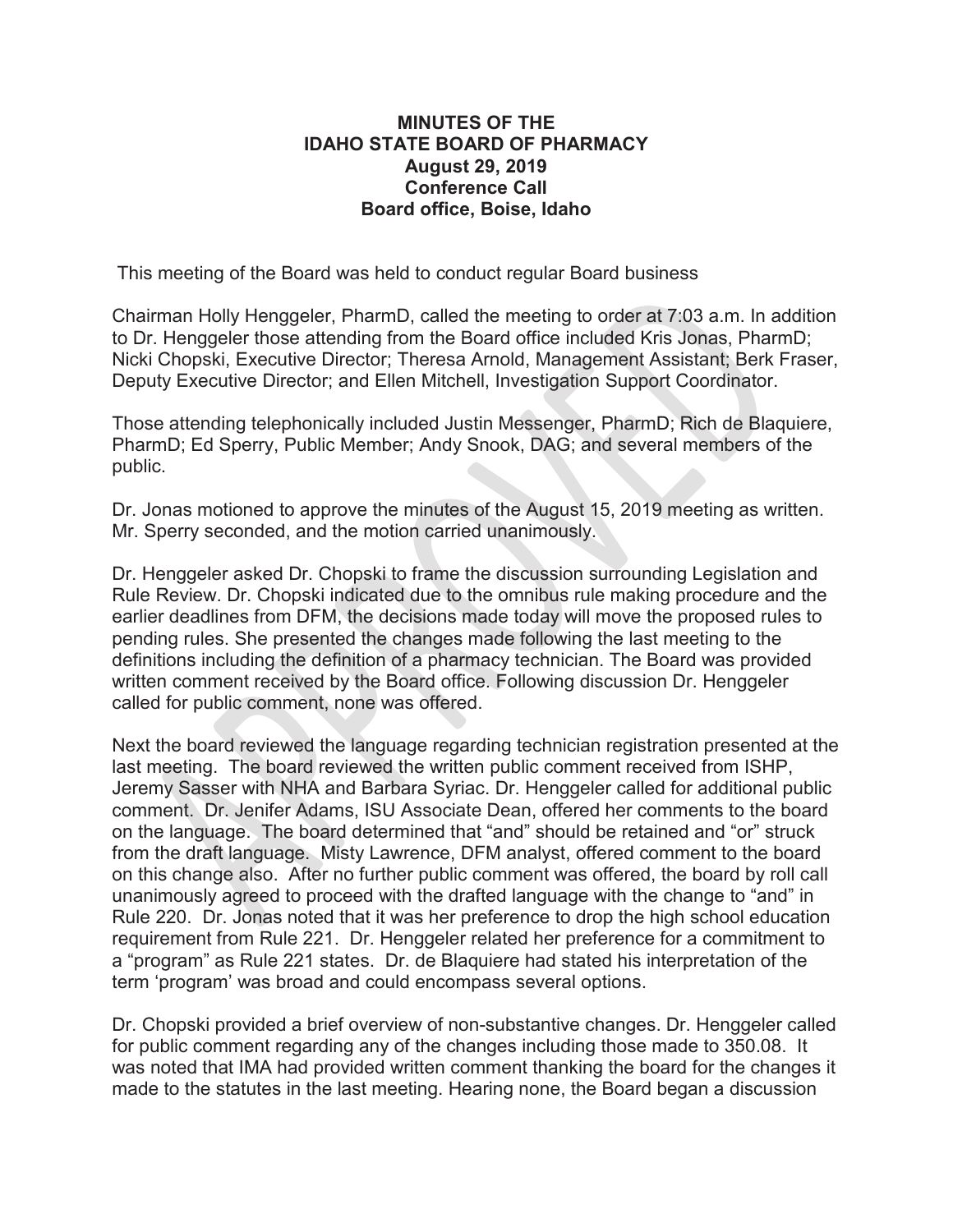regarding rule 409 Positive Identification. The Board received additional public comment following the last meeting. Dr. Henggeler asked for each board member by roll call to comment. Dr. Jonas wants to keep the language in the rules as does Dr. Messenger. Dr. de Blaquiere appreciated the public comment and is in favor of keeping the rule in place. Mr. Sperry and Dr. Henggeler also voiced support for the rule to stay in place.

The Board then reviewed the updated language change to 701.07 and the un-striking of 702.09. With unanimous consent the board agreed to the language as presented.

Following another brief discussion regarding pharmacy technicians, Dr. de Blaquiere motioned to accept the rules as written with the minor modifications discussed and move the rules from proposed to pending status. Dr. Jonas seconded, and the motion carried unanimously. Dr. Henggeler called for public comment. Dr. Jenifer Adams asked the Board to consider if there is a clinical difference between vaccinating children that are 7 years old versus 6 years of age.

Dr. Chopski presented the Delegated Authority document for discussion. Following a lengthy discussion, Dr. Henggeler asked for unanimous consent to accept the document with the minor changes discussed. Unanimous consent was granted.

Dr. Chopski presented the Travel Calendar, indicating NABP's 2020 travel calendar is out and will be included in the next agenda packet. The Board will also set their meetings for 2020 at the next meeting. Dr. Jonas expressed her intent to attend APHA in March 2020.

Mr. Sperry commended Dr. Chopski on the great job she has done with the transition to the executive director position and all the hard work she has done.

Hearing no other business, Dr. Jonas motioned to adjourn. Mr. Sperry seconded, and the motion carried. Meeting adjourned at 8:45 a.m.